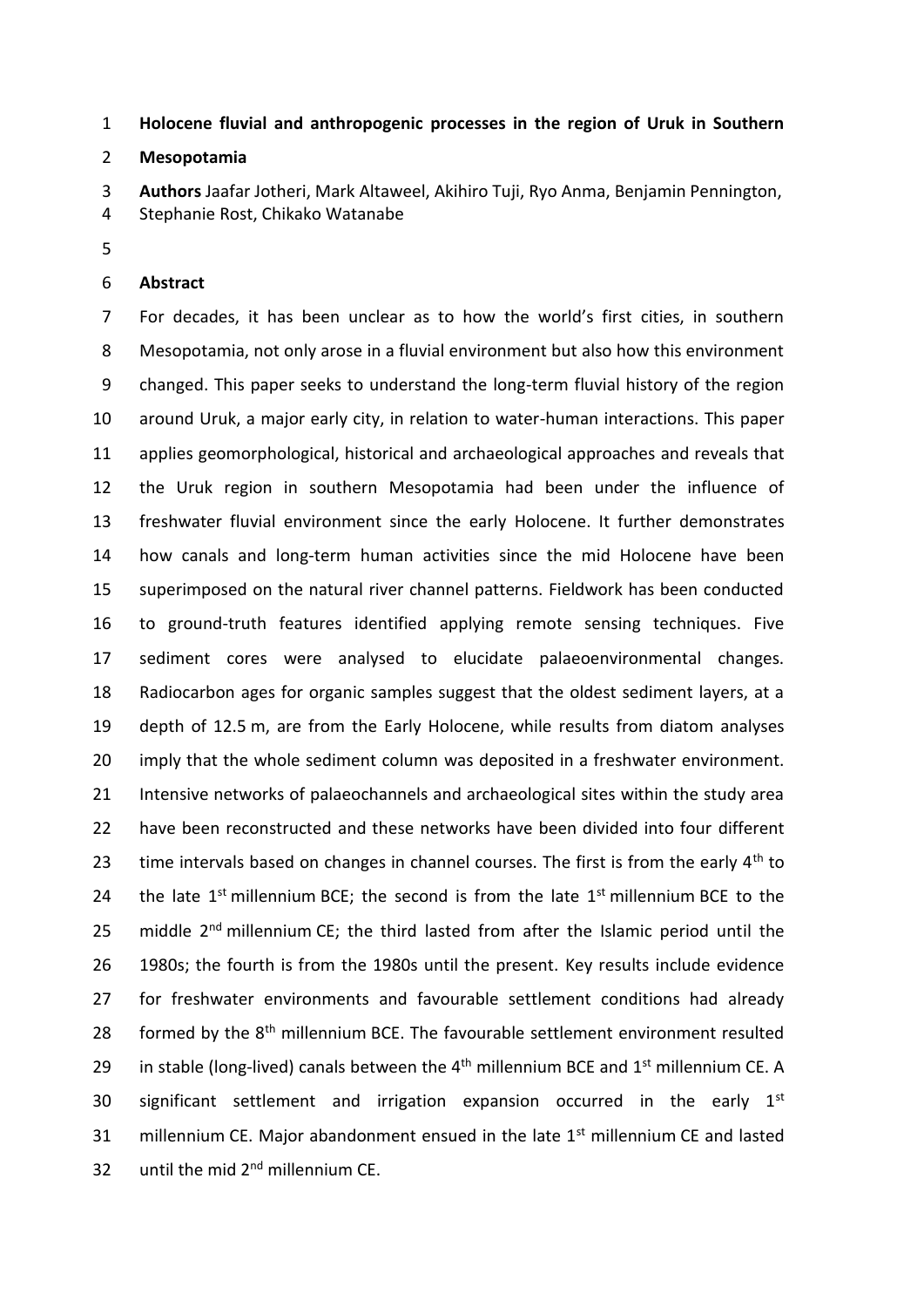Keywords: floodplain, palaeochannels, settlements, avulsions, aggradation, geoarchaeology

#### **1. Introduction**

 In the present study, we discuss changes in the riverine landscape in an area around the archaeological site of Uruk, often considered the world's first city, established in 40 the  $4<sup>th</sup>$  millennium BCE (Adams, 1981). The site and region are located in southern Mesopotamia, modern-day southern Iraq (Fig. 1). Despite the significance of this site, very little is known about the long-term hydrology of the area and the interactions between societies and their environment in the region that helped shape the rise and continuity of the city. This work shows how human impact has played a leading role in governing both the ancient and more recent geomorphology of the region around Uruk. The results are also used to show how the landscape has imposed changing conditions on the development of a major urban centre in southern Mesopotamia. The data collected also provide a perspective on the nature and upstream extent of the mid Holocene transgression in Iraq.

 The issues discussed in this paper centre around two main themes: first, the depositional environment – whether it is a riverine freshwater or saltwater tidal depositional environment; second, the role of human activities in the Mesopotamian floodplain that affected the stability or instability of settlement and environment in 55 this region during the investigated periods, spanning from the  $4<sup>th</sup>$  millennium BCE until the present.

## **2. Geology of the southern Mesopotamian floodplain**

 The Mesopotamian region represents the foreland basin to the Zagros belt (Baltzer and Purser, 1990; Garzanti, et al. 2016), with the Tigris and Euphrates rivers as axial drainage systems passing along this basin from northwest to southeast (Fig. 1). Both rivers originate in Turkey, where they receive a large supply of water from rainfall and snowmelt from the Taurus Mountains. The Euphrates rises out of the mountains of north central Turkey; the Tigris drains the mountains of eastern Turkey, northwest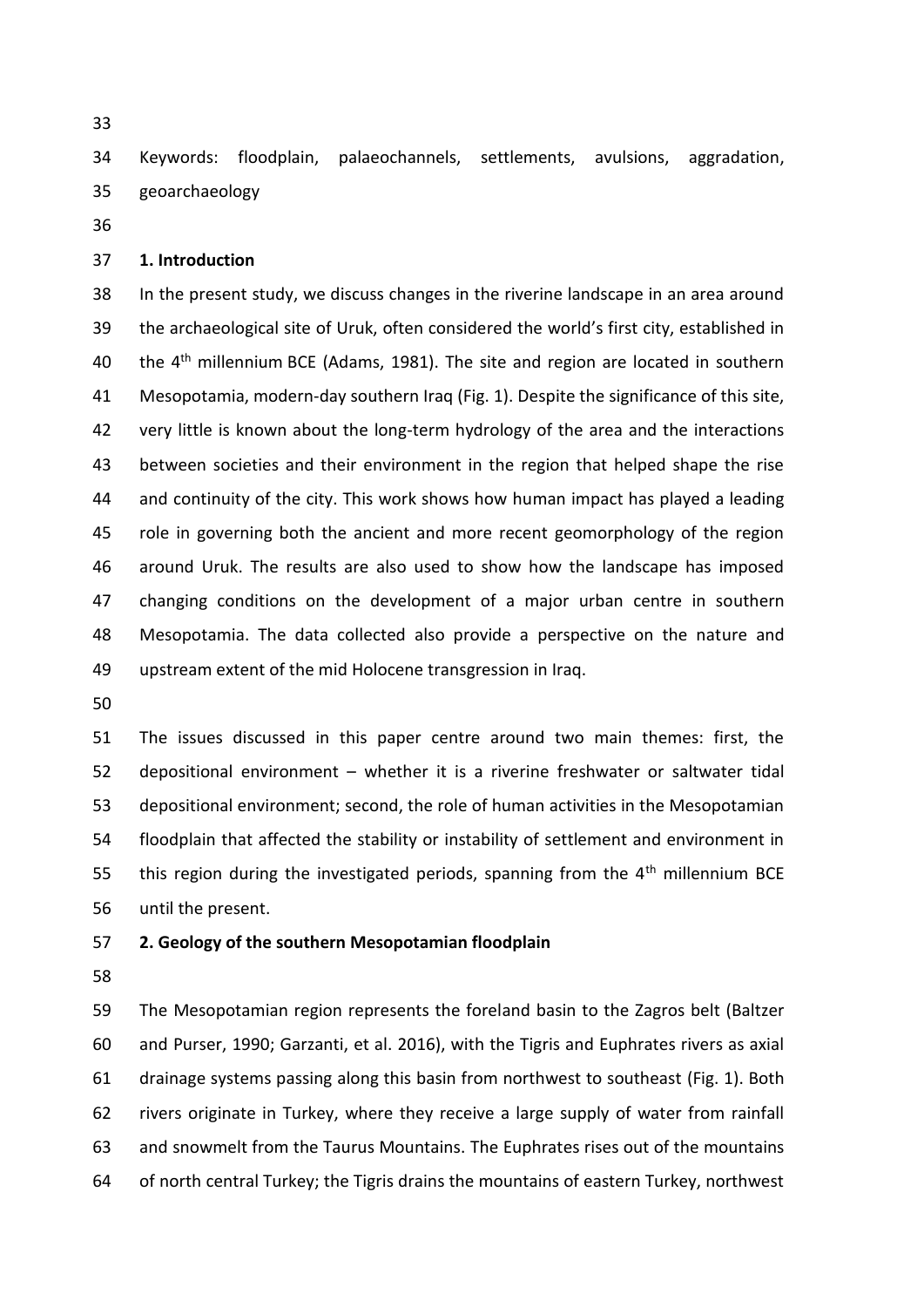Iran and northern Iraq (Fig. 1). The two rivers then meander through valleys in Turkey, Syria and Iraq until they enter the Mesopotamian floodplain (Fig. 1). The Tigris mainly occupies the eastern part of the floodplain while the Euphrates occupies the western side. They converge in the marshland area north of Basrah to form the Shatt-al-Arab, which then enters the Persian Gulf (Fig. 1). The upper catchment has a Mediterranean climate with hot, dry summers and cold, wet winters. Rainfall decreases gradually towards the south from about 1000 mm/yr in the Taurus Mountains to about 300 mm/yr near the Syrian–Turkish border, 150 mm/yr in Syria, and only 75 mm/yr in southern Iraq (Bozkurt and Sen, 2011).

 The discharge of both rivers fluctuates from year to year, depending on the amount of precipitation and meltwater, whilst also being subject to an annual cycle, with the highest monthly discharge during April and May at the time of peak snowmelt (Bozkurt and Sen, 2011). According to the Iraqi Ministry of Water Resources (IMWR), the average annual discharge of the Euphrates in the floodplain from 1970 to 2003 was 19.68 billion cubic metres (IMWR, 2005), although there has been a general decline in discharge during the last few decades as a result of dam construction, increased water consumption for irrigation and climate change (Jones *et al*., 2008; Chenoweth *et al*., 2011). The Euphrates transports about 21 million tons of suspended sediment per year through the Hindiyah area near Karbala (Fig. 1; IMWR, 2005), although most of the sand and silt is deposited in the former marshes of southern Iraq before the confluence at Qurnah (Fig. 1); only clay passes down to the Shatt-al-Arab (Fig. 1; Philip, 1968).

 Since about 12000 BP, the Tigris and Euphrates have been depositing their load in the floodplain and building a large delta before entering the Persian Gulf (Pournelle, 2003; Pirasteh *et al*., 2009; Yacoub, 2011). Consequently, the morphology of the modern floodplain has been mostly constructed by normal alluvial deposition of meandering and braided rivers, with resulting landforms such as levees, scroll-bars, oxbow lakes, crevasse splays, distributary channels, inter-distributary bays and marshes. However, critical to the development of the Mesopotamian landscape is the presence of substantial ancient and modern human activity in the form of canals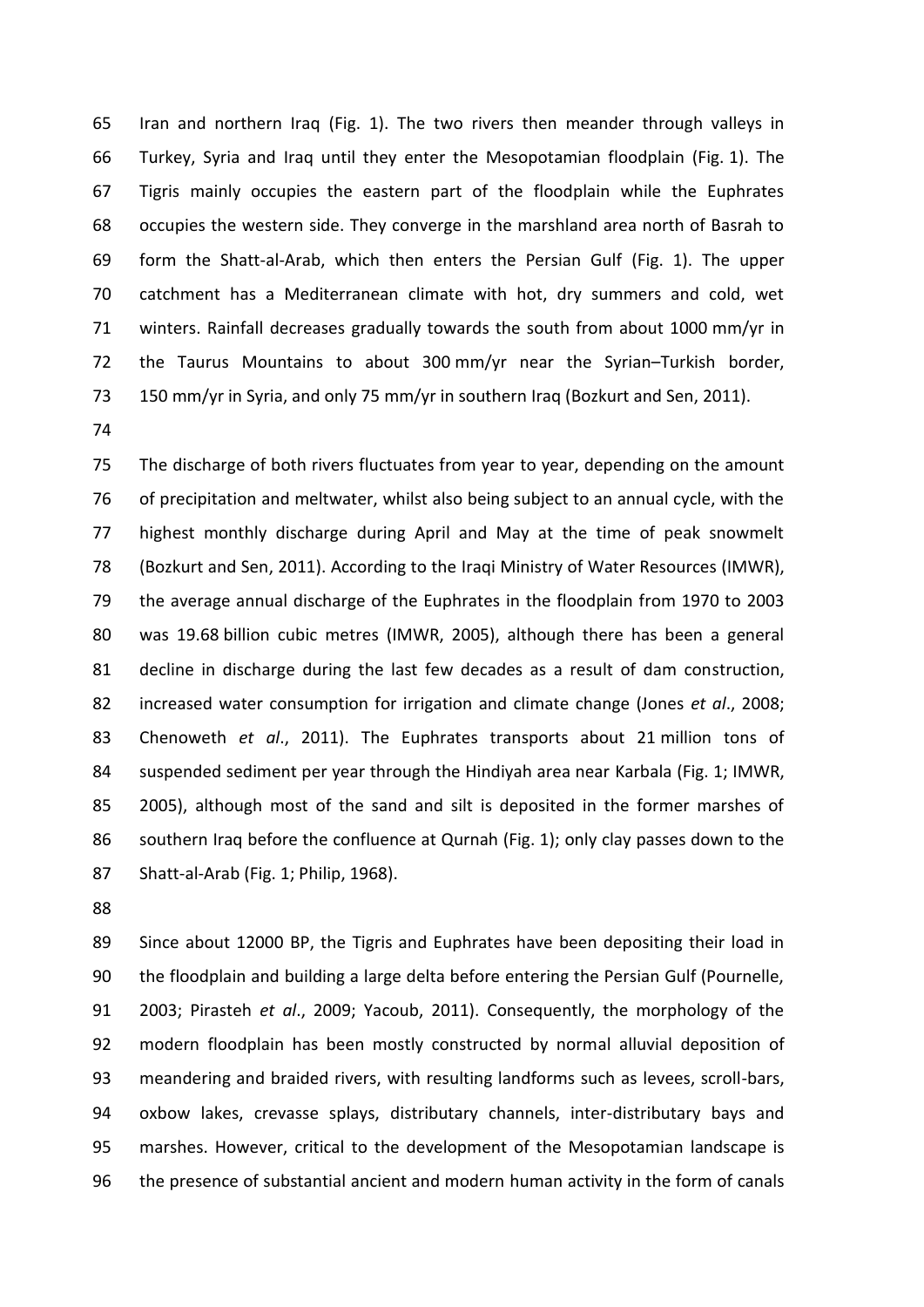and settlements, which have substantially reorganized and reshaped the natural system (Verhoeven, 1998; Wilkinson, 2003; Yacoub, 2011; Ertsen, 2016). It is worth to mention here that uplift and other neotectonics movements have not been investigated in the present study.

## **3. Methods**

 In this case study, we integrated data from a variety of methods to reconstruct the palaeo-hydrology and geoarchaeology of this part of the southern Mesopotamian floodplain (Fig. 1), an area which has never before been sufficiently described or understood. Remote sensing techniques were used in combination with archaeological site data to identify and date possible palaeochannels, while historical and archaeological approaches have been carried out to understand the role of human activity in the geomorphology of the region. Fieldwork in the form of auger drilling was conducted to ground-truth features identified using remote sensing techniques and to provide a further perspective on the overall succession of landscapes within the region, with samples analysed using diatoms (Table 2) and 113 dated using radiocarbon methods.

 The work done incorporates remote sensing techniques, mainly to identify possible palaeochannels, relevant archaeological sites and regions of sampling; fieldwork consisted of field observations and auguring on identified palaeochannels. We also dated our samples, where possible, and conducted diatom analysis to understand the sedimentary environment and water conditions. These methods are further described below.

## *3.1 Remote sensing*

 Remote sensing has been supporting archaeological surveys since the early 20th century and since that time, the technique has rapidly developed and has been enhanced to become an essential step in any archaeological survey or landscape study (Watanabe *et al*., 2017). In the present study, satellite imagery, including CORONA and QuickBird, have been utilized (Fig. 2). Additionally, digital topography analysis using the Shuttle Radar Topography Mission (SRTM; 3 arc second dataset)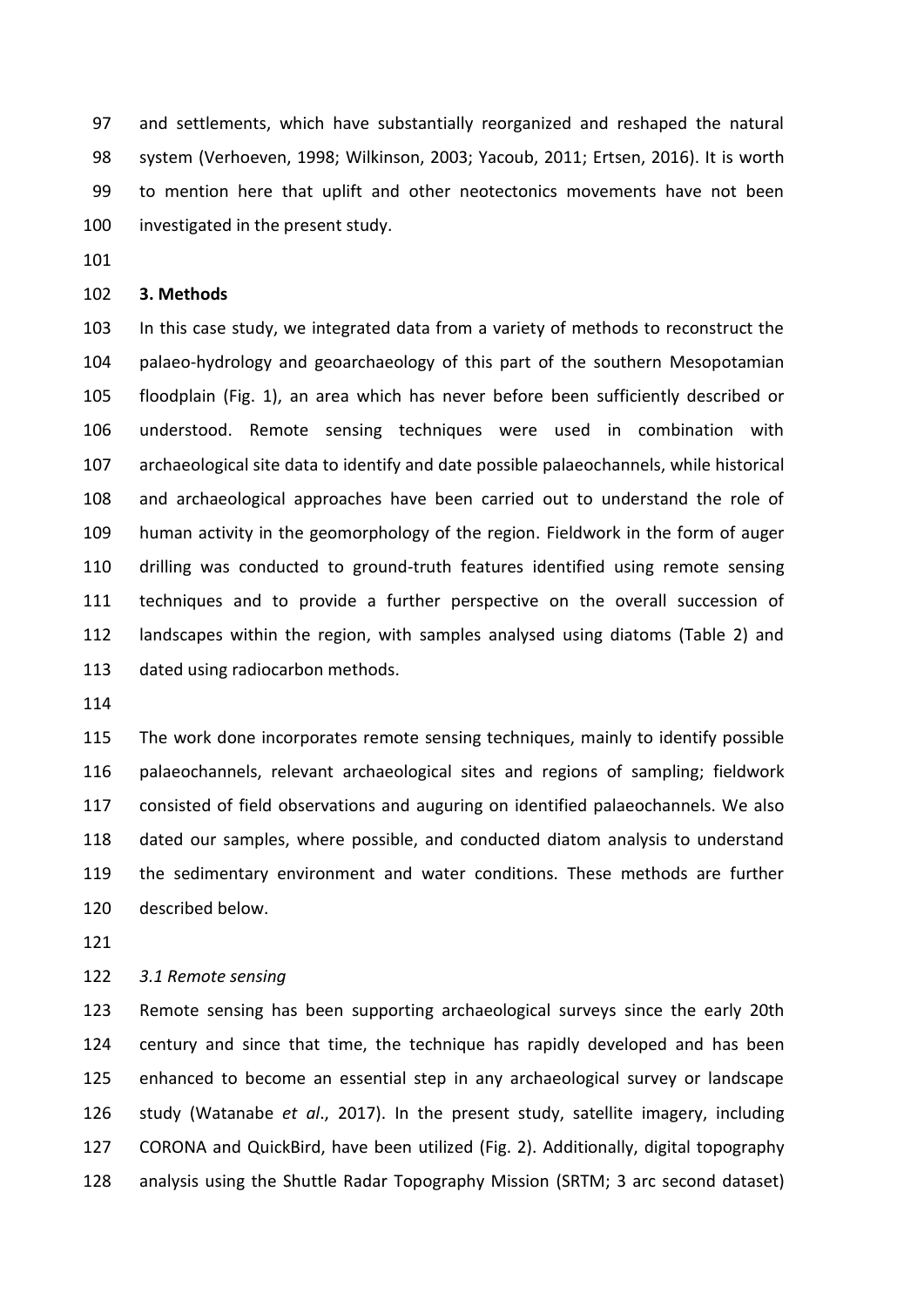has also been carried out (Fig. 3). The method of employing different types of satellite images and digital topography, where these results are then integrated in standard GIS packages, such as ArcGIS or QGIS, to visualize and assess them, has become a common and productive method in landscape archaeology studies (Hritz, 2010; Ur, 2013, Jotheri and Allen in press). Palaeochannels, levees and archaeological sites can be recognized in the SRTM digital elevation model, as they are relatively highly elevated with respect to the surrounding area (Fig. 3) (Hritz and Wilkinson, 2006; Chen *et al*., 2017).

 In the present study, SRTM has been used in the beginning of the investigation process to recognize the main palaeochannels. Once the main palaeochannels were identified, QuickBird images were used to recognize other minor channel branches. ASTER elevation data were not used in the present study since QuickBird imagery was sufficient to identify geomorphological features and suitable places for auger sampling.

 As CORONA images were taken by the United States from 1959 to 1972, they are mainly useful for identifying locations of palaeochannels and archaeological sites, since that period was prior to the major cultivation and urban expansion of modern-day Iraq (Fig. 2; Philip *et al*., 2002; Hu *et al.* 2017).

#### *3.2 Archaeological and historical data*

 Archaeological and historical data have been used in the present study to locate palaeochannels, suggest dates for their existence and provide a perspective on changing human use and impact on the geomorphology of the floodplain. Ancient palaeochannels have been located and dated based on the existence of settlements of known occupation age along their length. Due to the generally arid climate in the Mesopotamian floodplain, human settlements depend on the availability of water for irrigation. This has led to the assumption that the ages of archaeological settlements are closely linked to the periods of active channels (e.g., Adams, 1981; Wilkinson *et al.*, 2015). For hydrological reconstruction of more recent times, Arabic 160 texts from the 9<sup>th</sup> to 14<sup>th</sup> century CE such as Ibn-Alatheer (2003), Ibn-Alfuwati (1938)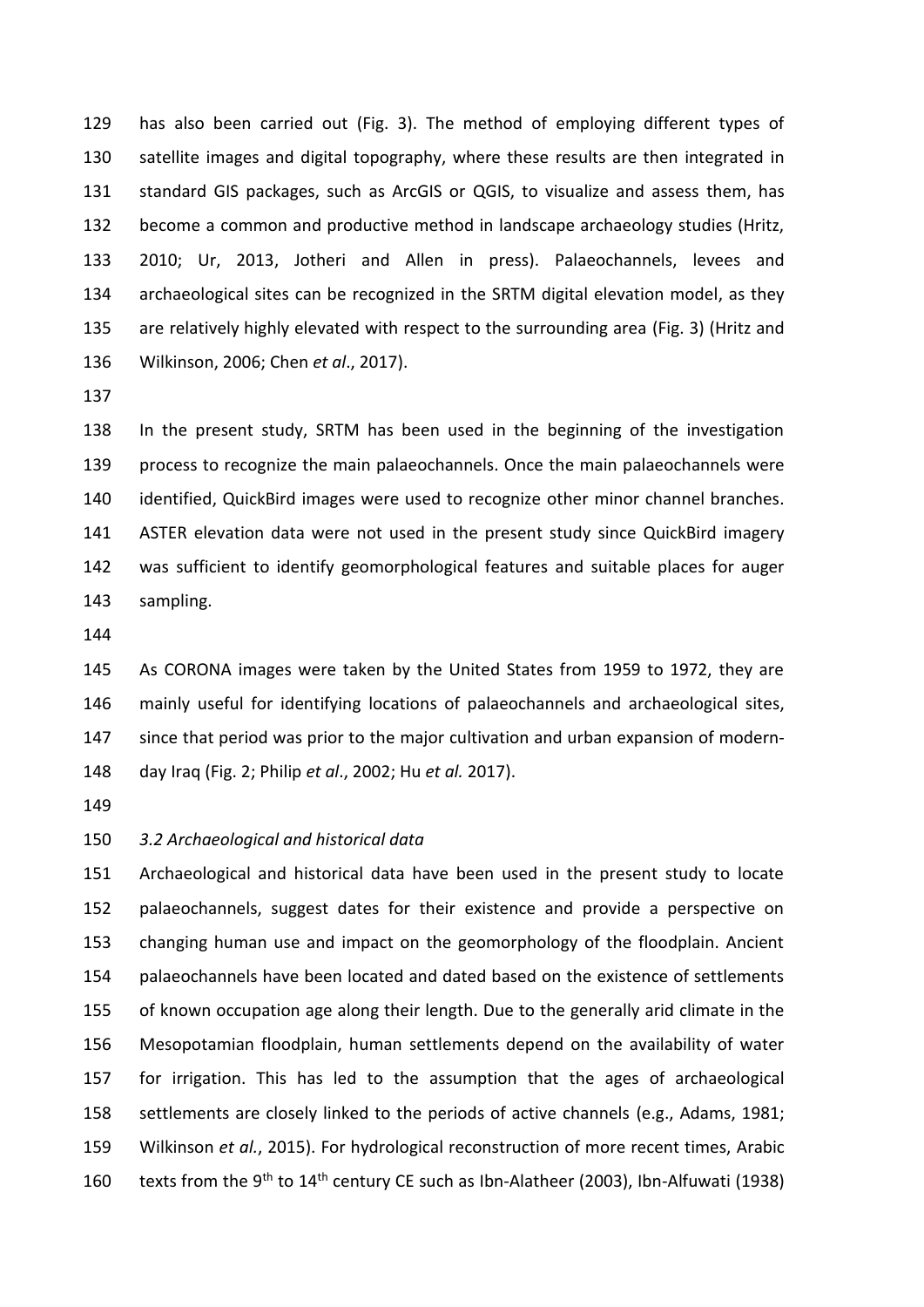and Ibn-Aljozi (1992), ancient maps from the Ottoman period and travel reports from the last century are useful (e.g., Ooghe, 2007; Walstra *et al*., 2010).

 A perspective on past human management of the landscape can be approached through the study of the cuneiform tablets on which the ancient people of Mesopotamia recorded their activities relating to the rivers, such as the digging and cleaning of irrigation or trading canals (Gibson, 1972; Adams, 1981). Furthermore, archaeological investigations and their results at the site of Uruk and other sites in the region have been undertaken since the 1910s (Adams, 1981; Boehmer, 1991; Finkbeiner and Becker, 1991; Crüsemann, 2015).

## *3.3 Sediment auger coring and dating*

 To ground-truth the results of the remote sensing and historical data analyses, samples of sediment columns were collected from boreholes dug using a sediment auger. Cored samples were taken from each sedimentary facies starting from the surface. When changes in sedimentary facies were not recognized, cored samples were taken each metre for more detailed sediment descriptions in the laboratory, including grain composition, grain size and microfossil observations under the microscope. Organic matter (charcoal, shell, etc.) was separated for radiocarbon dating when available.

 In the Mesopotamian floodplain, riverine environments are the main depositional environment that formed the Holocene sediments of the floodplain, covering its current surface (Yacoub, 2011). Previous works regarding this floodplain (e.g., Buringh, 1960; Heyvaert and Baeteman, 2008; Jotheri *et al*., 2016; Wilkinson *et al*., 2015) have discussed a variety of sub-environments of river deposits and their effects on the inhabitants. However, in the present study, six types of riverine sub- environment have been identified. They are: channel, levee, crevasse splay, floodplain, marshes and irrigated soil or palaeosols (Fig. 2C). As the deposits are heterogeneous, the recognition of these sub-environments was mainly according to their field properties in outcrops or core samples such as lithology, colour, sedimentary structures, macrofossils and preliminary facies. In addition, they could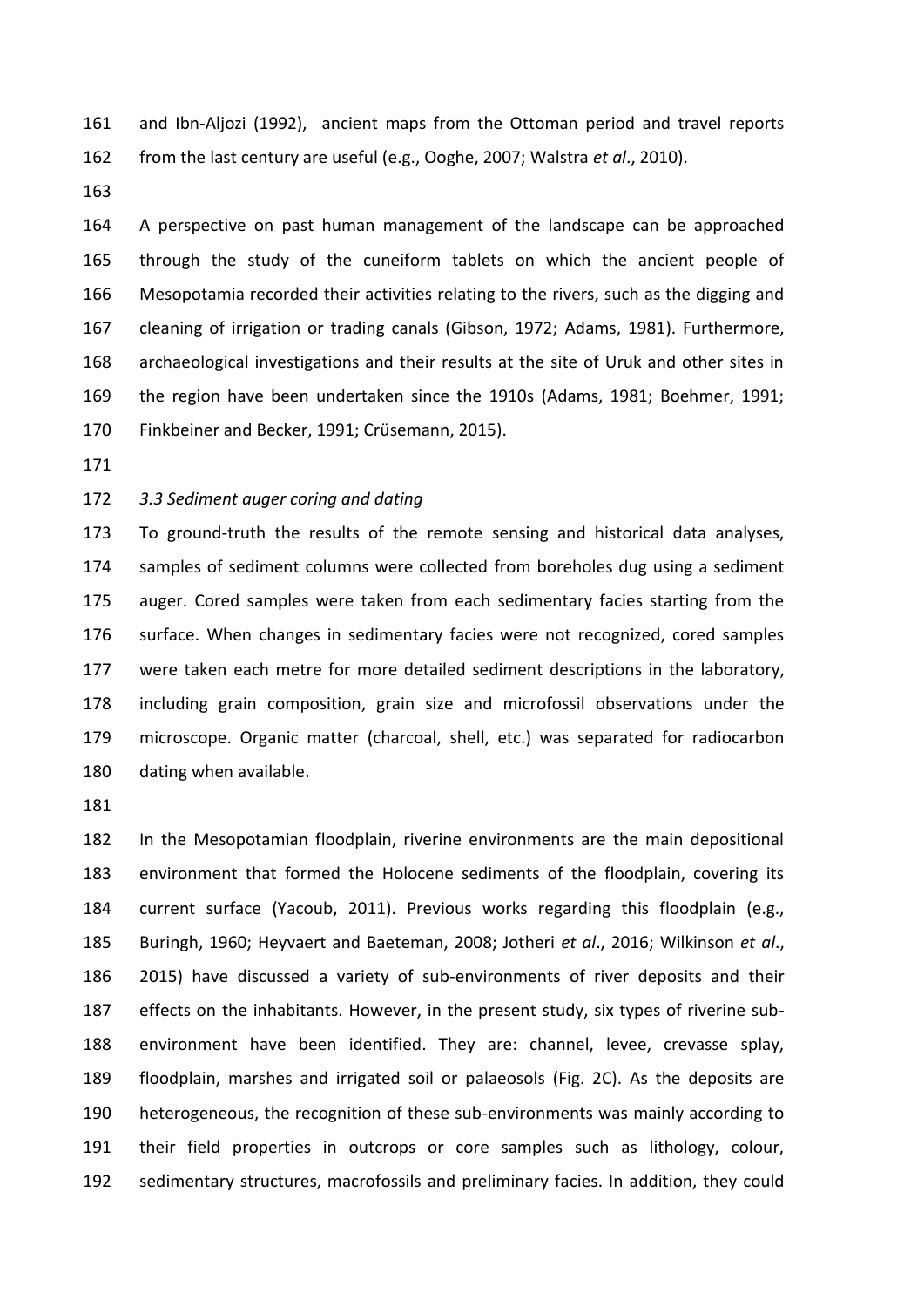be identified by their visual criteria in satellite images (e.g., tone, height, etc.; see above) (Fig. 3). Here are the general field descriptions for each sub-environment.

 Channel deposits (Figs 2 and 3) are the main stream of the river confined by river levees, mainly filled with coarse grain deposits as the result of the river leaving that course. Their dimensions roughly reflect the depths of the original channels and widths of the channel belts. They can be recognized by the weakness of bedding and lamination, greyish colour, coarser grain size (medium to fine sand), variable sorting of sand and the existence of shells and shell fragments.

 Levee deposits (Figs 2 and 3) are commonly laminated and layered, smaller in grain size compared with channel deposits, fining upwards and showing the existence of lenses of silts. The coarser particles are deposited alongside the channels, forming small elevated banks, while the lighter particles are deposited a long way from the channel, forming the floodplain (for example see Mohrig *et al.*, 2000).

 Crevasse splay deposits (Figs 2 and 3) are characterized by very fine sand to fine silt, in a thin-bedded structure. These deposits occur close to the channel, in time becoming a feature of high elevation, but lower than the channel levees (Bristow *et al.*, 1999). It has been claimed that crevasse splays were the first sub-environment which ancient people chose to dig canals through to divert water to form farms and then settlements.

 Floodplain deposits (Figs 2 and 3) are the most frequent facies in the area (i.e., they cover most of the surface of southern Mesopotamia) and consist of massive to blocky clay and silt, brown in colour and of solid homogeneous texture. In the present day, most of the floodplain area is well drained and irrigated as it represents the main farming area.

 Marsh deposits (Figs 2 and 3) are clay to silty clay deposits, easily recognizable compared with other facies because they are greenish to charcoal in colour, rich in bioturbation, roots and vegetation fragments, with the presence of gastropod shells.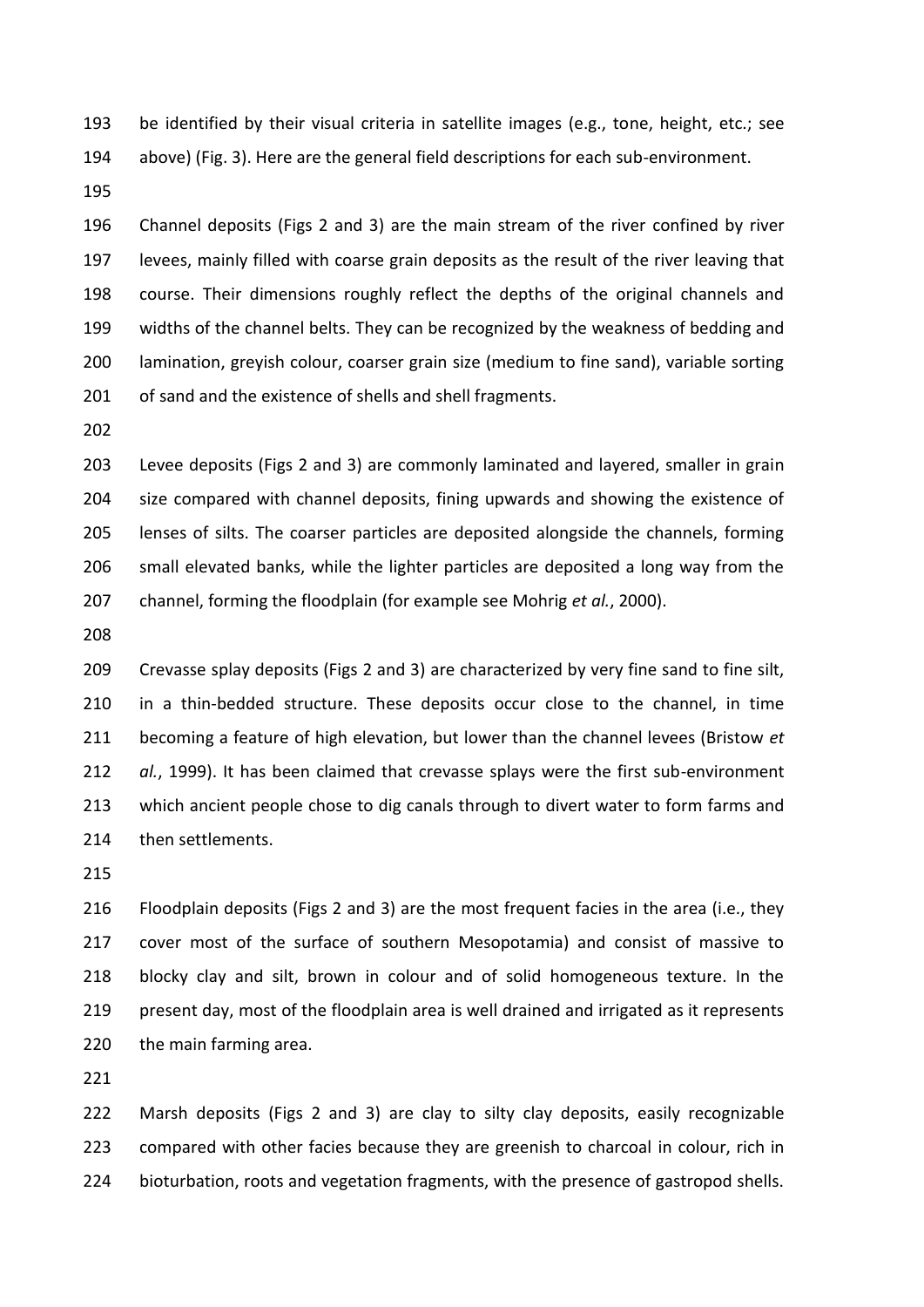They are marshy areas which form when water spreads out from levees: a result of floodwaters overflowing the banks. This sub-environment is rich in natural resources such as freshwater, reeds, fish, birds, pigs and other marsh animals.

 Irrigated soils or palaeosols (Figs 2 and 3) are mostly silty clay, grey-brown in colour, of blocky structure, containing freshwater gastropods and small fragments of ceramics mixed in as a result of cultivation. Palaeosols occur before and after avulsion, representing periods of exposure and low deposition conditions. Irrigated soils occur not far from river levees, as only gravity-fed irrigation is possible (i.e., the levees form slopes as a result of aggradation flow from the river to the land when water-lifting devices are used).

#### *3.4 Diatom Analysis*

 Diatoms were sampled by extracting them from the sediments of the auger samples. The samples were prepared at the National Museum of Nature and Science in Tsukuba, Japan. About 1-3 g of clay and silt powders were placed into disposable glass centrifuge tubes. About 2 ml of concentrated hydrochloric acid was added to each tube and the tubes were left to stand twenty minutes. Additionally, 15 ml of concentrated nitric acid was added to each tube and heated on a hot plate (HPR- 4030, As One, Japan) until it boiled. Each tube was heated about ten minutes and 245 this reduced the quantity of total liquid to 10 ml. After boiling, each treated material was washed five times with filtered tap water using a centrifuge. After final washing, 247 the treated materials were kept in 70% ethanol. Finally, the disaggregated samples were mounted in a ZRAX medium and examined by light microscopy (Axiophoto, Zeiss, Germany).

#### *3.5 AMS Dating*

 Accelerator mass spectroscopy (AMS) dating was used on shell and organic samples. Seven samples were sent to Beta Analytic in Miami, USA and one sample to the Oxford Radiocarbon Accelerator Unit in Oxford University (ORAU). The results have been calculated as calibrated ages with a 2-sigma error range in calendar years BP (Table 1).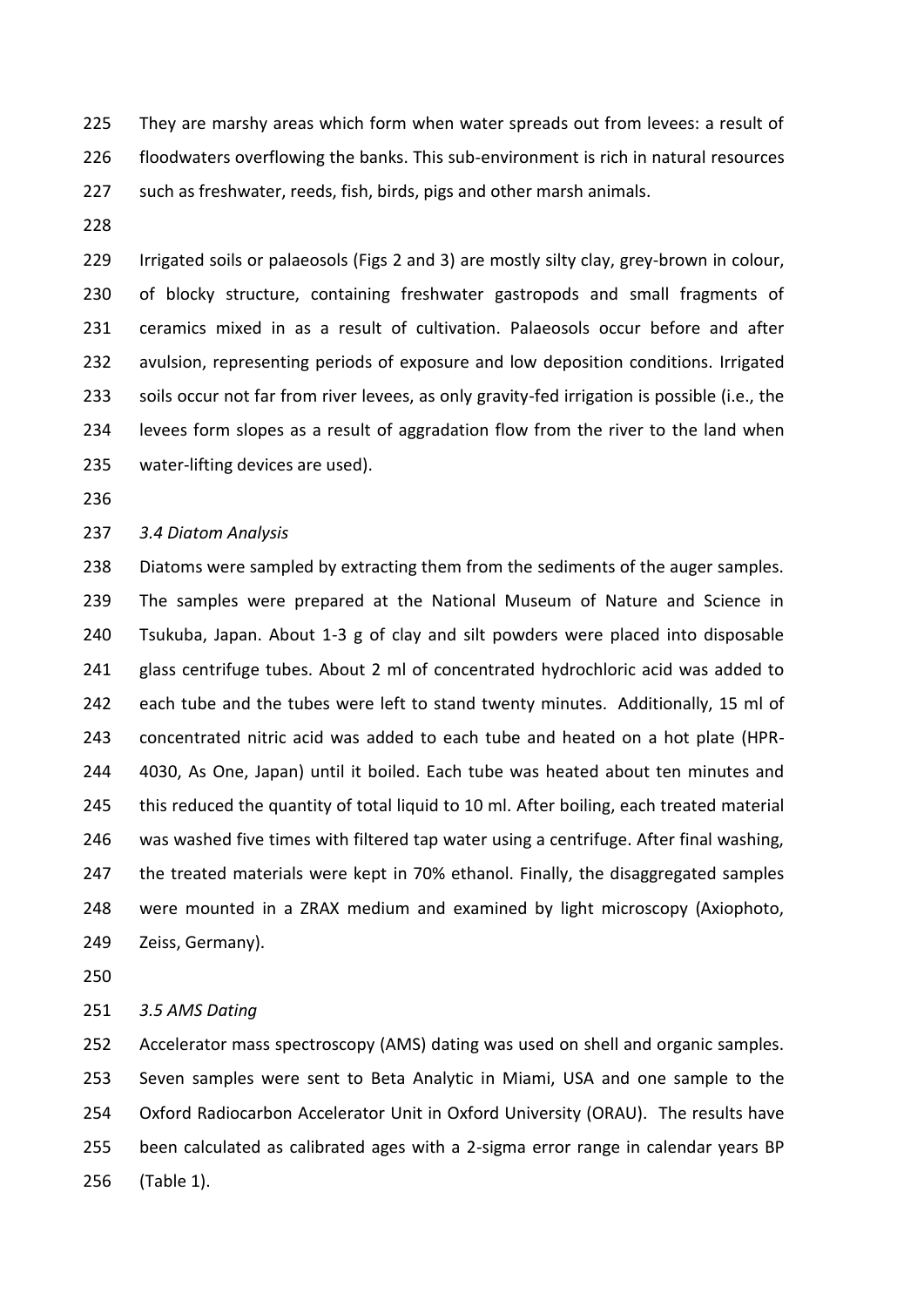#### **4. Results**

#### *4.1 Geomorphological observation*

 Geomorphological features in the present study have mainly been created by channel processes, including the formation of levees, floodplains, crevasse splays 261 and marshes. The area is generally flat, but the locations of the levees are higher than the surrounding floodplain by about 2–5 m. The directions of channels follow 263 the general slope of the area which is from the northwest towards the southeast The archaeological sites also appear as a series of small mounds associated with these levees (Fig. 4).

 The ancient channels and archaeological sites are distributed over the whole of the 268 study area and there is no clear difference in density (Fig. 4). However, it seems that the current location of the Euphrates has no ancient channels or archaeological sites; this might be because either the modern Euphrates has covered those ancient 271 channels and sites, or because the location was already a desert or deep marshes in ancient times and so was not occupied like other sites (Fig. 4).

 It seems that the ancient channels in the south of the modern Euphrates are different from those to the north of it. The main difference is that the channels in the northern network are interconnected such that it is extremely difficult to 277 distinguish the main channel from its branches. Conversely, the channels of the southern network are not interconnected – there is one main channel with several 279 branches extending from it. The connection between these two channel systems is intensive except in the southeastern part of the study.

# *4.2 Borehole sedimentary facies and depositional ages*

 In this section, sedimentary facies, depositional environments and ages for the five boreholes (BH38, BH54, M25, BH55 and M38), from west to east (Fig. 5), are discussed. Fluvial sedimentary environments were principally identified according to geomorphological and geological observations in the field, but also using criteria described by others (Buringh, 1960; Heyvaert and Baeteman, 2008; Jotheri *et al*., 2016; Wilkinson *et al*., 2015). Fine-grained sediments in the floodplain are generally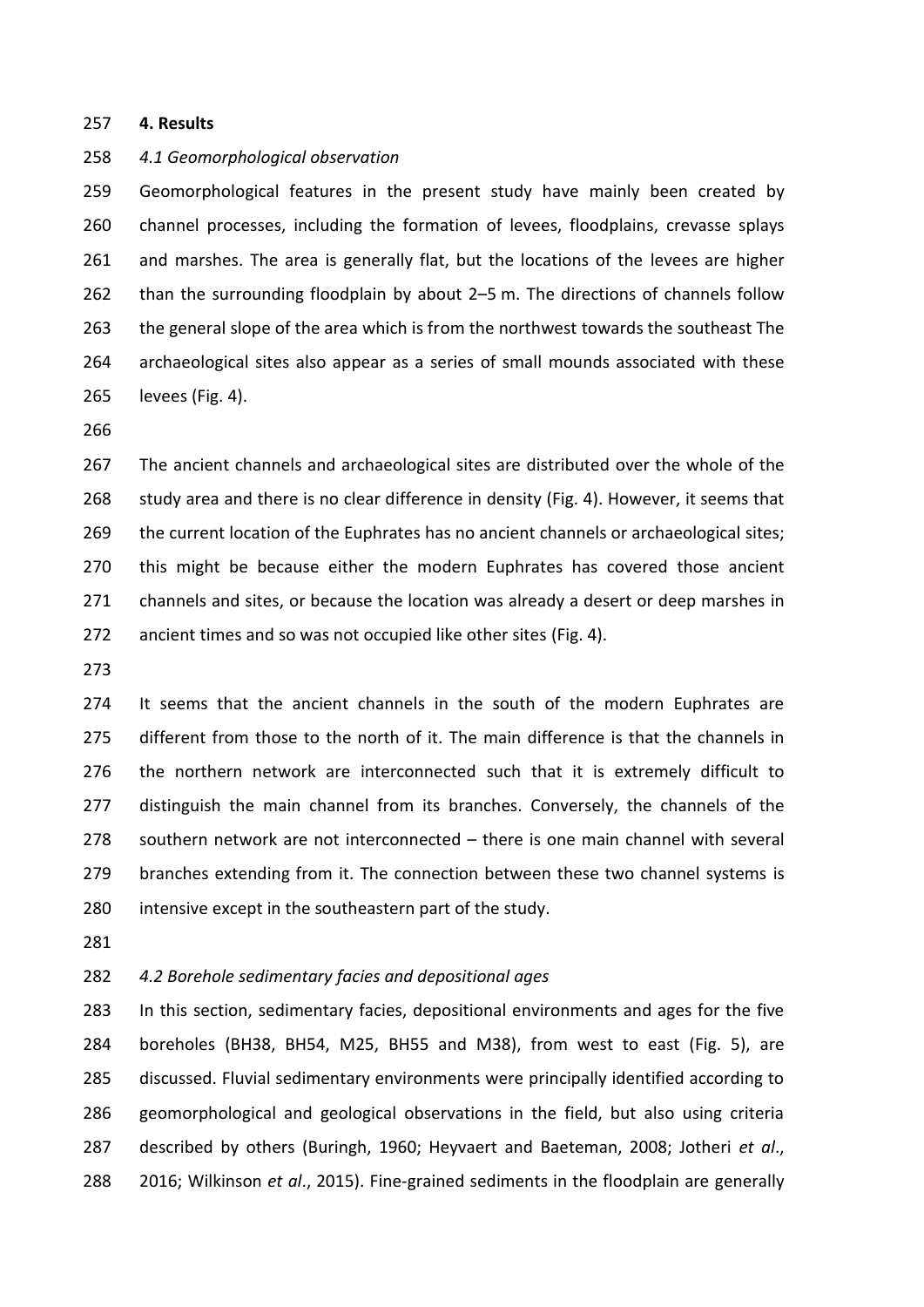abundant as calcite grains and include tests (exoskeletons) of marine nanofossils derived from the Phanerozoic limestone upstream. Siliciclastic grains are mostly composed of continental grains (quartz, plagioclase, biotite, zircon, etc.). Absolute age determination by radiocarbon has been carried out for seven freshwater bivalve (*Corbicula fluminea*) samples and one charcoal sample via AMS (Table 1). At one interval (M38-0.75 in Table 1), the shell sample yielded a slightly older age compared to the charcoal sample from the same marsh deposit. This could be attributed to a reworking of the shell, or to the older carbon effect on the shell (Zhou *et al*., 2015; 297 Philippsen, 2013) as a result of dissolved  $CO<sub>2</sub>$  that comes from erosional products of geological formations (Törnqvist *et al*., 2015). Since it was difficult to collect sufficient charcoal sample using the employed method, and shells were more frequently observed in the cores, we used shell ages in the following argument. By carefully choosing autochthonous shells from marsh deposits, we avoided the risk of measuring reworked fossils. Five radiocarbon ages on shells obtained from the deep borehole (M38 in Table 1), decreasing in age from bottom to the top, support the reliability of the employed method. Other information for depositional ages was obtained from artificial inclusions such as ceramic fragments. The age data are incorporated into the following borehole descriptions. The change in sedimentation 307 rate is calculated from depths and the  $14C$  ages listed in Table 1.

 Borehole BH38 (Fig. 5) is a 5 m-deep hole dug from the surface at 11 m above mean sea level (msl), at approximately 10 km southwest of the modern Euphrates (Fig. 1, inset) near the margin of the Arabian plateau. The top 2 m of the hole were composed of olive brown clay to silty clay, grading downward to silt and to sandy silt. This sediment is rich in charcoal and contains freshwater shells and fragments of sponge spicules. The interval between 2 m and 3 m below the surface was composed of very fine grey sand that can be interpreted as a natural levee deposit. The bottom 2 m were composed of grey fine to very fine sand with the rare occurrence of shells. Abundant charcoal and freshwater shells in clay to silt-size top sediments are indicative of a marsh environment, whereas we interpreted the charcoal-free sand- size sediments with rare occurrence of shell in the bottom 3 m to be channel deposits. As the top marsh sediment has been radiocarbon dated to between 45 BCE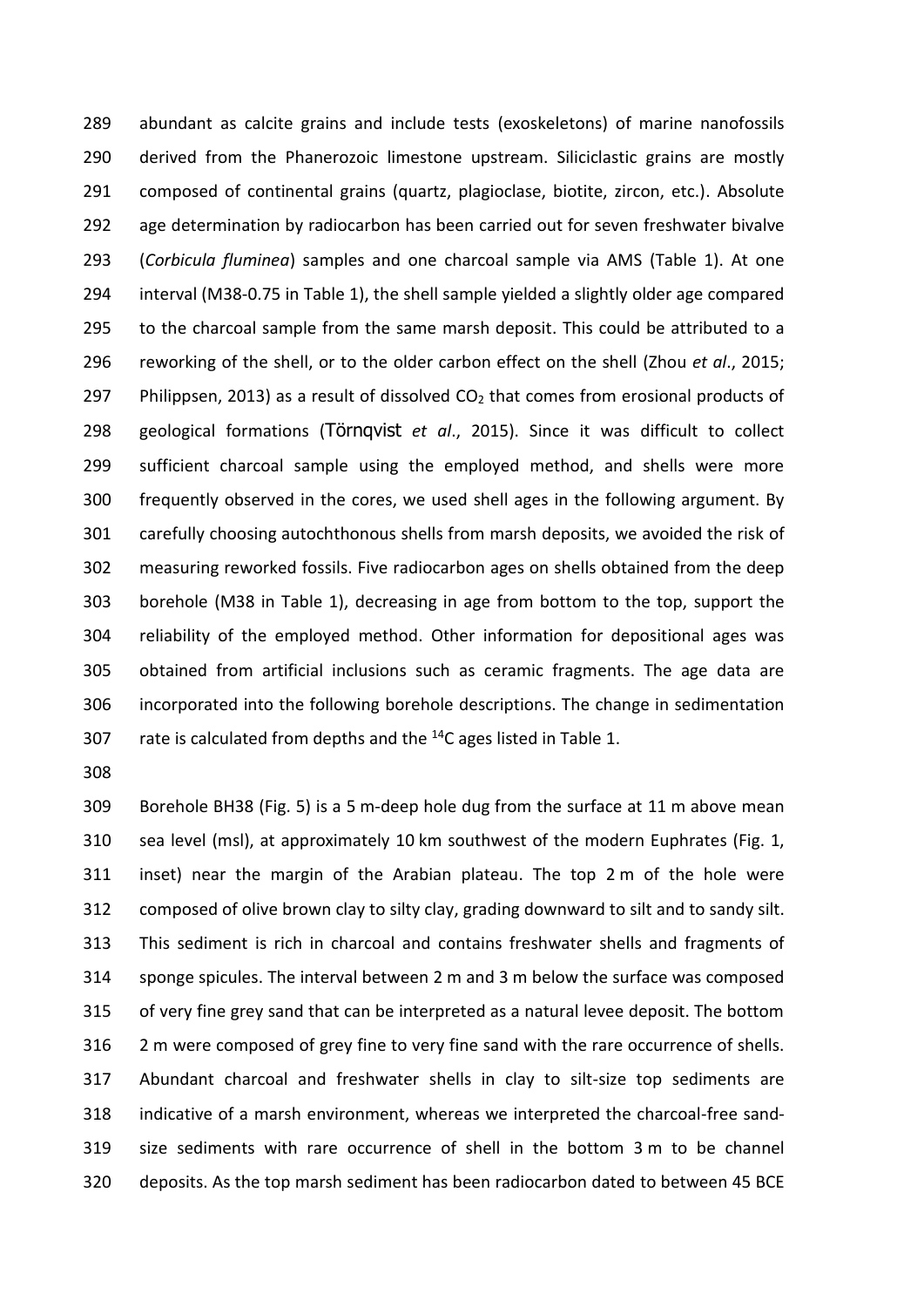and 75 CE, the Parthian period, the date of the channel deposit can be assumed to be prior to that. It is clear that this succession reflects a river avulsion process in terms of a primary channel that has been abandoned and then covered by the marsh sediments of the migrated river.

 Borehole BH54 (Fig. 5) is located at about 20 km southwest of Uruk within 1 km southwest of the modern Euphrates. BH54 is 5 m deep from the surface which is 10 m above msl. The first 0.5 m consists of reddish pure clay and corresponds to current floodplain deposit. The next 0.5 m consists of sandy silt and fine sand with some ceramic fragments, implying irrigated soil. The following 1.25 m is reddish clay to silty clay, with no shells. This bed is underlain by 1.0 m of fine to very fine sand channel deposit, rich in ceramic fragments that might come from river erosion of previous sites. The next bed is 1.5 m-thick reddish clay to silty clay bed. The changes in the grain size of these beds from clay to ceramic-bearing sand, and then from sand to clay in a shell-free environment, imply a migrating channel that resulted in changes in depositional environment from channel to floodplain. The bottom of BH54 is composed of 0.5 m silt to sandy silt rich in shells and charcoal that can be interpreted as marshes. The ceramic fragments in the lower channel deposit were from the Sasanian period, while the ceramic fragments in the irrigated soil were dated as being from the Islamic period. Thus, the marshes at the bottom could predate the Sasanian period.

 Two borehole samples (M25 and BH55 in Fig. 5) were obtained only a few kilometres upstream from the city of Uruk. M25 is a 6 m-deep hole that was dug from about 9.5 m above msl. The first 0.5 m of M25 is floodplain deposit composed of reddish clay, followed by 0.5 m of sandy silt to fine sand and 0.5 m of reddish clay to silty clay. We interpreted the sandy deposit as a crevasse splay deposit interbedded in floodplain deposits because it is thinly laminated. There are then 2.5 m of channel deposits consisting of greyish, fine to very fine sand with some ceramic fragments covering a 0.25 m-thick silty clay blocky structure (palaeosols) followed by 1.5 m of marsh deposits consisting of charcoal silt to silty clay rich in shells. The age of the 352 marsh deposits in the bottom of the section was 2269  $\pm$  30 years BCE, i.e. from the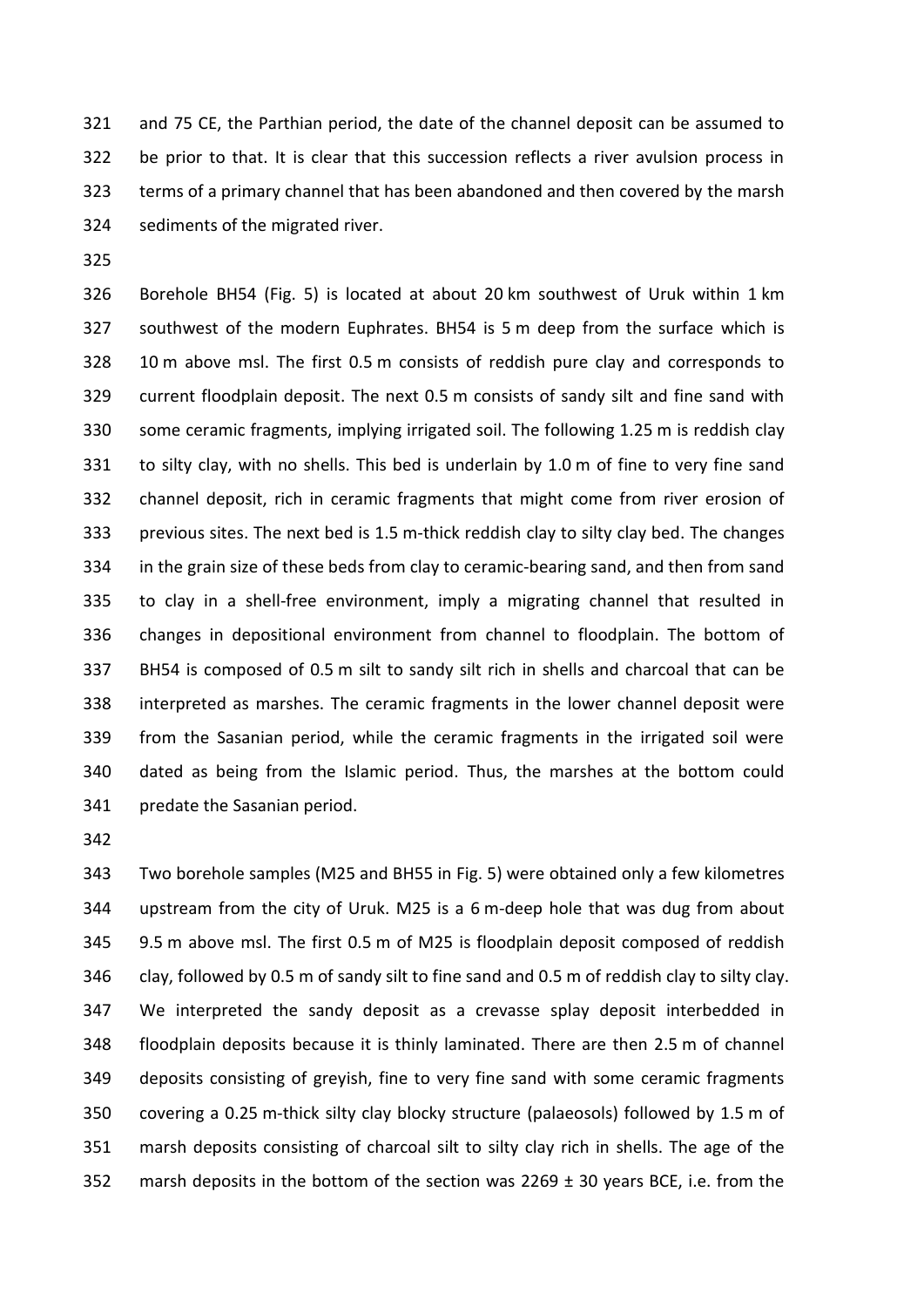Ur III period. It seems that this section represents a cycle of river avulsion; the marshes were invaded by a new channel running through and, as it migrated, the channel deposit was covered by floodplain and crevasse splay sediments.

 Borehole BH55 (Fig. 5) was dug from about 11 m above mean sea level (msl) and total of 5 m of sediment section was observed. The top of the section is composed of 1.5 m-thick floodplain deposits consisting of massive, pure reddish clay. The bed was underlain by 1 m of levee deposit composed of very fine and laminated greyish sand. A 2 m-thick channel deposit, composed of greyish, very fine to medium sand underlies the levee deposit. The bottom 0.5 m of this hole consists of charcoal-bearing silt to sandy silt, rich in shells and interpreted as a marsh deposit.

 Borehole M38 (Fig. 5) is the deepest borehole (at 13.0 m) in the present study and was also well-dated using radiocarbon techniques. It was dug from the surface 8 m above msl and reached to 5 m below msl. Shells of *Corbicula fluminea*, a freshwater bivalve, were collected from five intervals down to 12.5 m below the surface. The top metre of the section is marsh deposit composed of dark greyish charcoal silt, rich in shells. Two radiocarbon dating processes were carried out for the marsh sediment, and both indicate the Islamic period; the lower one is 760 to 650 years BCE while the upper one is 945 to 1020 years CE. This deposit is underlain by 0.5 m of irrigated soil (palaeosols) and then 1.0 m of laminated greyish fine sand interpreted here as a levee deposit. This bed covers a 1.0 m-thick reddish clay floodplain deposit, underlain by 1.0 m of greyish medium sand of channel deposit. A 1.0 m-thick floodplain deposit composed of reddish clay and a 2.0 m-thick marsh deposit consisting of greyish charcoal silt to sandy silt, rich in shells, underlie the channel deposit. The bottom of this marsh facies was dated to 4900 to 4860 years BCE (Ubaid period), while the top was dated at 3980 to 3940 years BCE (Uruk period). There is then 1.0 m of floodplain clay covering 1.0 m of channel deposit, grey fine sand. The subsequent facies is 1.0 m of floodplain clay. The next facies are 0.5 m of charcoal silt, rich in shells, marsh bed covering 1.0 m of crevasse splay, grey, fine sand, followed by 1.0 m of marsh bed consisting of charcoal silt, rich in shells. The 1.5 m-thick bottom bed is channel deposit greyish fine sand with some shells dated to 7750 to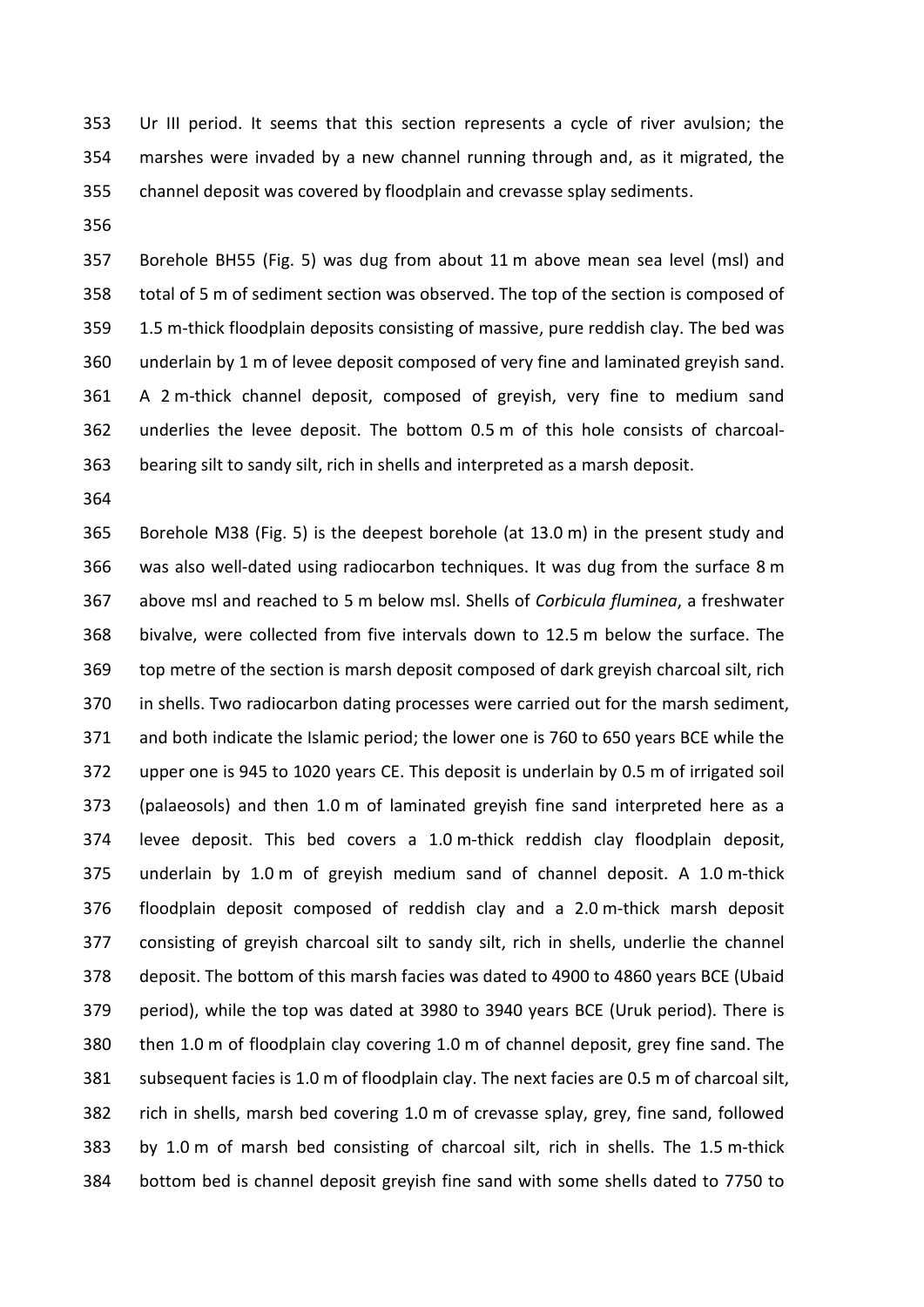7600 years BCE (i.e., Neolithic). This borehole has shown two clear and complete cycles of river avulsion, each cycle starting and ending with marsh deposits. The first avulsion started in the Neolithic period and ended in the Uruk period; the last one began after the Uruk period, continuing until the Islamic period.

# *4.3 Planktonic diatoms*

 Many freshwater planktonic diatom species (Table 2) were observed in the samples from -4.0, -4.5 and -5.0 m from msl (Fig. 5) in the M38 borehole suggesting a deep water environment and/or water coming from a freshwater lake. Several benthic diatom taxa were frequently found in these samples. One marine-brackish water benthic species was discovered at a depth of about -5 m msl, but just as a fragment, while other species, which were observed in abundant numbers at the same depth, were both benthic and planktonic freshwater species. Most of the taxa are indicator species of freshwater, and are alkaliphilous and oligotrophic to mesosaprobous environments, which are common for unpolluted upper stream areas. A sample from -3.5 m includes *Cymbellaneocistula*, *Encyonemasilesiacum* and *Epithemiaadnata*. These species are benthic diatoms and indicate freshwater, and are alkaliphilous and oligotrophic to mesosaprobous environments. Planktonic species were not found at this depth, potentially indicating an environment with running water. Samples from 0.0 to -2.0 m include a very limited number of benthic diatoms. These could be secondary fossils from deeper sediments. An environment such as fast sedimentation and/or high alkaline and low concentration of silica may cause the very limited number of benthic diatoms. Overall, given the data obtained 408 at -4.5 m, this indicates that by the  $8<sup>th</sup>$  millennium BCE, a freshwater habitat had emerged in the region of Uruk. This freshwater environment seems consistent with a riverine environment that lasted between 9750 (7750–7600 BCE) to 6860 BP (4900– 4860 BCE).

## *4.4 Channel courses*

 Using the multidisciplinary methods outlined above, intensive networks of palaeochannels and archaeological sites within the study area have been reconstructed (Fig. 6). According to the periods of occupation, archaeological sites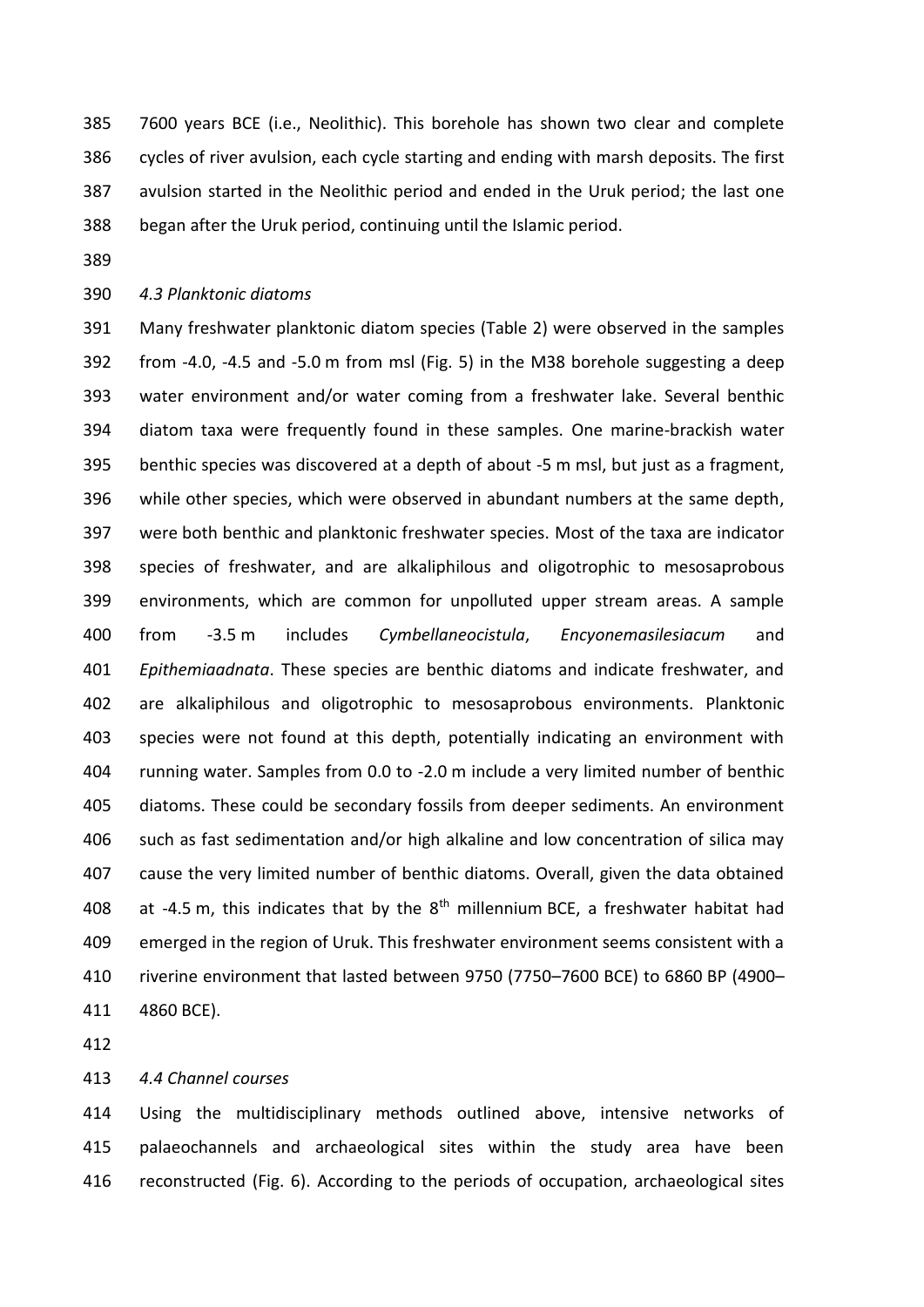can be divided into two main occupation groups. The main group consists of more 418 than 400 sites occupied from the  $4<sup>th</sup>$  millennium to the late  $1<sup>st</sup>$  millennium BCE (Chalcolithic (Uruk) to Hellenistic/Parthian periods; Fig. 6-A), while the smaller group 420 is fewer than 150 sites, occupied from the late  $1<sup>st</sup>$  millennium BCE to the middle of 421 the  $2<sup>nd</sup>$  millennium CE (end of the Islamic period; Fig. 6-B) ( the dates are based on Adams, 1981). Accordingly, the palaeochannel networks can also be divided into the same two groups of occupation, assuming that the ages of the channels are close to the ages of the associated sites as mentioned earlier. After the end of the Islamic 425 Period (about  $13<sup>th</sup>$  century CE), the channel network can be divided into two periods 426 using historical maps and texts. One period is from the  $13<sup>th</sup>$  century until the 1980s (Fig. 6-C); the other is from the 1980s until the present (Fig. 6-D).

# 429 4.4.1 From the early fourth to the late first millennium BCE

 There are more than 400 archaeological sites that date to this 4000-year span, with the majority of these associated with palaeochannels. Uruk is the only site that was occupied for most of this period, including occupation lasting into the  $1<sup>st</sup>$  millennium CE. The palaeochannel network of this period seems to have an anastomosing pattern whereby multiple interconnected channels that enclose flood-basins separate and rejoin downstream (Twidale, 2004).

# 4.4.2 From the late first millennium BCE to the middle of the second millennium CE (end of the Islamic period)

 In the present study, about 150 sites were occupied during this period – most of them associated with channels. The main channel that these sites are associated with enters from the northwest and reaches Uruk and then passes the site to the south. Jotheri *et al*. (2016) suggest that the upstream part of this channel is anthropogenic and was dug during the Sasanian period. Associated archaeological sites and radiocarbon dating support the idea of the channel having been dug in this period, and it was then abandoned after the end of the Islamic period. In the present study, a borehole was dug in this canal. The first 3 m of the sample were found to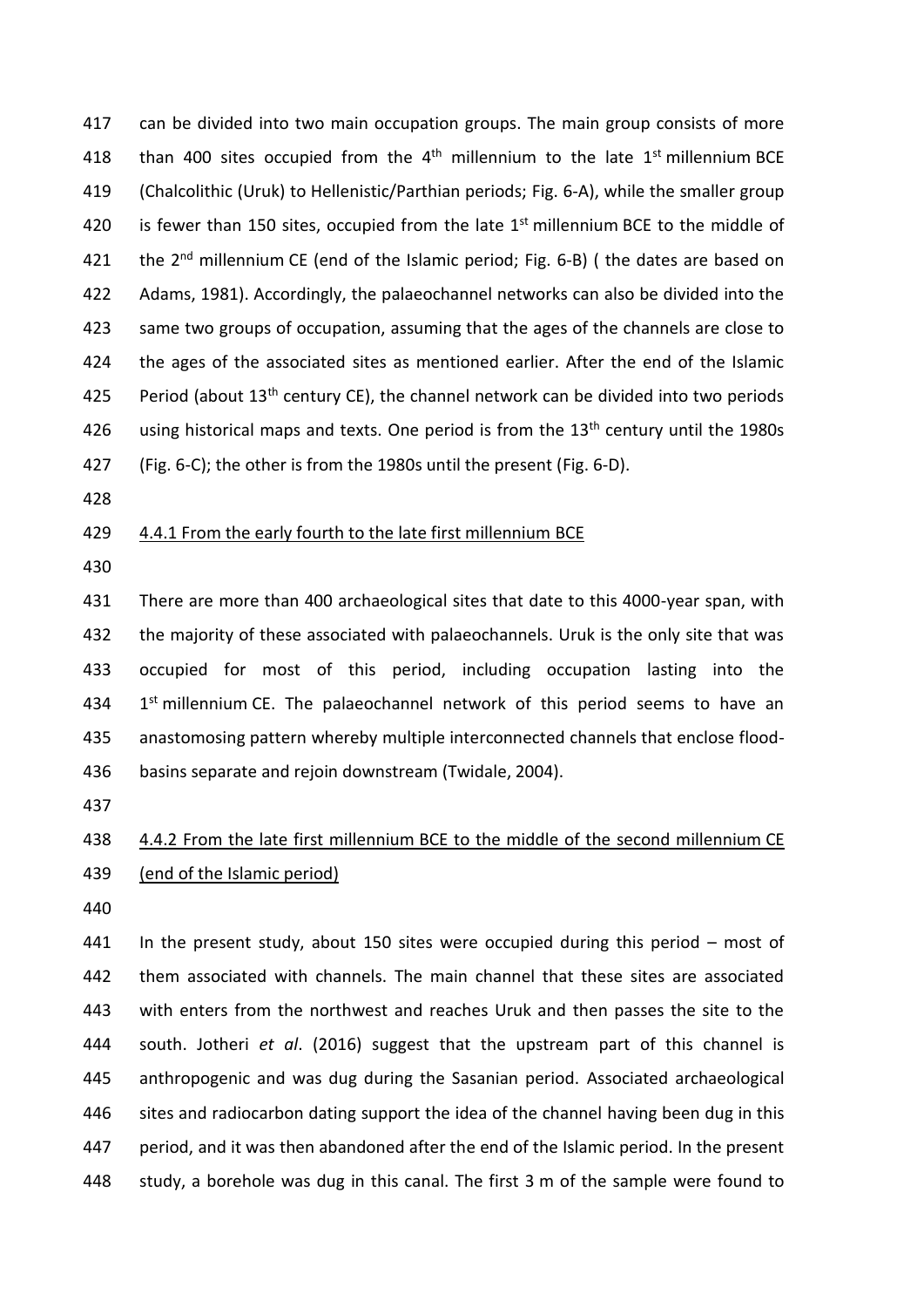contain shattered pottery, possibly older than the first millennium BC period. The bottom of the borehole is marshland deposits made during the third millennium BCE, as radiocarbon dating shows. This is interpreted as a flooded area that was marshy. It is noteworthy that the 400 sites mentioned above were not occupied during this time. Thus, it can also be assumed that their channel network was abandoned.

# 4.4.3 From the Islamic period to the 1980s

 According to Islamic historical texts by authors such as Ibn-Alatheer (2003), Ibn- Alfuwati (1938) and Ibn-Aljozi (1992), the strip area between Uruk and the Arabian plateau, i.e., where the modern Euphrates now runs, was covered by large marshes during the late Islamic period. The area of these marshes increased after the Islamic period, mainly as a result of the failure of the irrigation system, especially dams and 462 barrages, possibly when Mongols invaded Baghdad in the  $13<sup>th</sup>$  century CE (Susa, 1948). Marshes cannot be formed unless there are relatively high topographic 464 features that act as barriers to confine the floodwater and prevent it from flowing towards lower land. Consequently, in the present study, the highly elevated palaeochannel levees cover the entire area except the strip area along the modern Euphrates. This means that the inherited levees acted as a barrier or highland area, where floodwater followed the gradient and accumulated in the confined lowland area to form marshes. Furthermore, floodwater from the irrigation system continued 470 to flow and increased after the Mongol invasion, leading to a new river taking on an anastomosing channel pattern, as the area is at a relatively low gradient with low discharge. This area has been described by several Western travellers (e.g., Willcocks, 1912) and also on Ottoman maps and texts (e.g., Husain, 2014 and 2016), as being subject to frequent flooding, and its banks commonly have crevasse splay activity and are not high enough to retain water inside the channel throughout the year.

## 4.4.4 From the 1980s until the present

 According to IMWR (2005), at the beginning of the 1980s, the modern Euphrates was chosen as the main river reaching this area and was maintained frequently while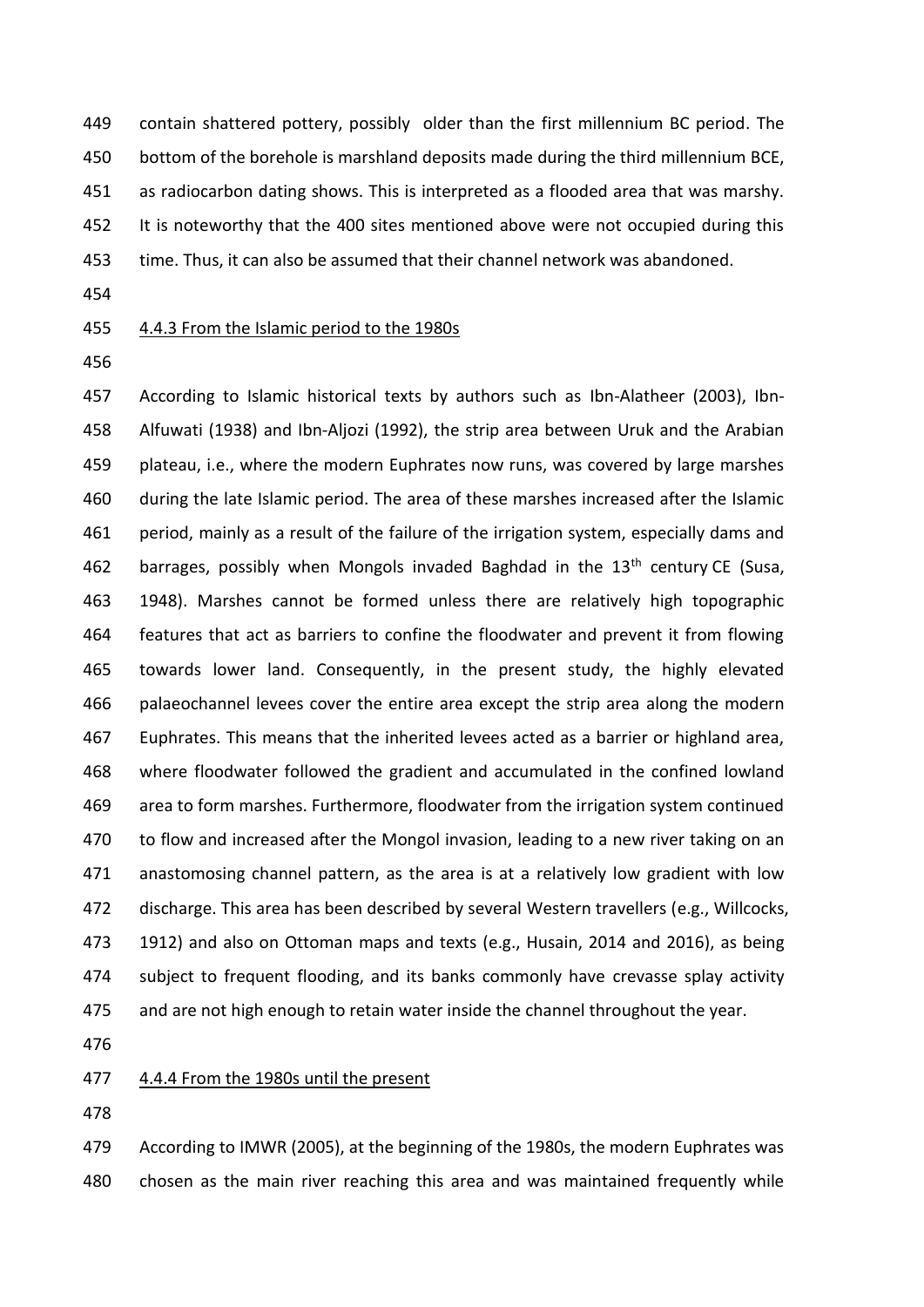other branches were ignored, with barriers and a dike being constructed to prevent water running into them. By this time, it seems that there had been a settled degree of aggradation in the chosen reach of the Euphrates, which has resulted in a highly 484 elevated levee that is able to prevent water from overflowing the banks. This means that this reach was subjected to floods in the past but the aggradation of river levees through time led to silting up of the crevasse splays, thus reducing flooding. Consequently, the Euphrates pattern in this area has become meandering rather than anastomosing, as the reach has changed to a single-thread channel and has been accompanied by highly elevated levees, a sinuous meander belt, point bars at each curve, cohesive banks and generally fine-grained floodplain sediments (Twidale, 2004; Peakall *et al*., 2007).

- 
- 

# *4.5 Rise and fall of Uruk in archaeological and historical data*

 Previous archaeological studies around the site of Uruk (Adams, 1981; Boehmer, 1991; Finkbeiner and Becker, 1991; Crüsemann, 2015) suggested that Uruk was 498 occupied by the  $5<sup>th</sup>$  millennium BCE, becoming a major urban centre in the mid  $4<sup>th</sup>$  millennium BCE, reaching a size of more than 200 ha by the second half of that millennium (Adams, 1981; Finkbeiner and Becker, 1991). Thus, Uruk is often referred 501 to as the world's first city (Crüsemann, 2015). In the late  $4<sup>th</sup>$  millennium BCE, some of the world's earliest known writing was developed, and large temple/administrative 503 complexes were established in the heart of the city. By the  $3<sup>rd</sup>$  millennium BCE, the site continued to expand to about 400 ha, reaching a size that almost no other pre- Iron age site ever reached. Uruk was largely abandoned at around 1600 BCE, but was 506 reoccupied in the second half of the  $2<sup>nd</sup>$  millennium BC (c. 1400 BCE). It was 507 abandoned again by about 1200 BCE. Before the site was reoccupied in the early  $1<sup>st</sup>$ 508 millennium BCE through to the first half of the  $1<sup>st</sup>$  millennium CE, it reached major 509 town status at about 50 ha or more in the late  $1<sup>st</sup>$  millennium BCE. By the late  $1<sup>st</sup>$ millennium CE, the site was again abandoned.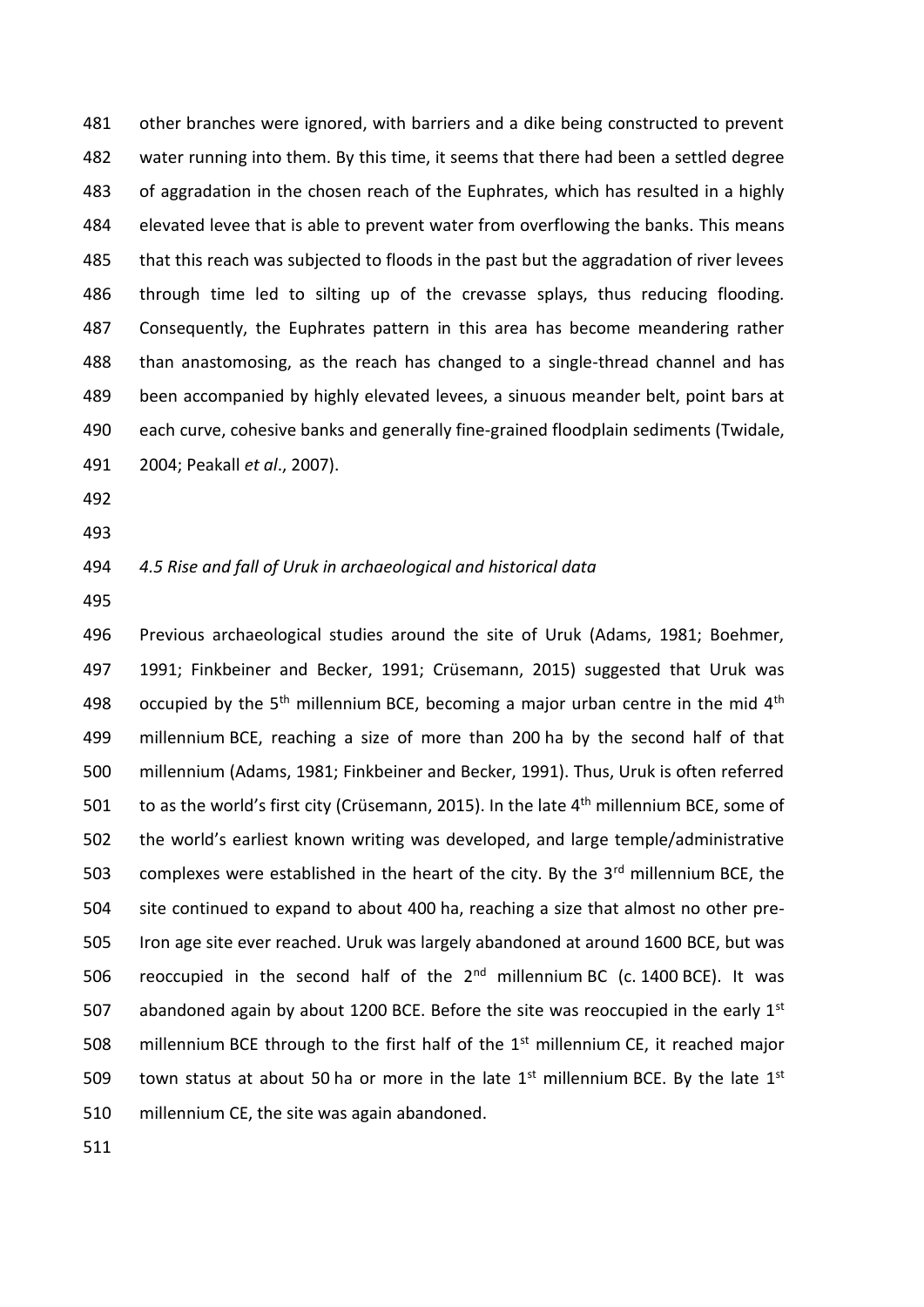This intensity of occupation roughly mirrors the development of suburban sites 513 immediately around Uruk, where settlement increases substantially from the  $4<sup>th</sup>-3<sup>rd</sup>$  millennium BCE, then declines by around 1600 BCE, then increases again in the late  $2<sup>nd</sup>$  millennium BCE. Another abandonment phase occurred at around 1200 BCE. 516 Settlement once again increased in the early  $1<sup>st</sup>$  millennium BCE. By the early  $1<sup>st</sup>$ 517 millennium CE, substantial settlement is evident in the area; however, by the late  $1<sup>st</sup>$ millennium CE, occupation is once again substantially diminished (Adams, 1981).

- 
- 
- 

## **5. Discussion**

## *5.1 Holocene transgression limits relative to Uruk*

 It has been claimed by many researchers that earlier in the Holocene the shoreline of the Persian Gulf in southern Mesopotamia was significantly further north of its current location (Fig. 1), as a result of the changing position of sea level (Hudson *et al*., 1957; Aqrawi, 1995; Heyvaert and Baeteman, 2007). Most of the studies have suggested that initial transgression, followed by regression and the formation of the Holocene Mesopotamian river delta occurred around 6000–5000 BP (e.g., Cooke, 1987; Sanlaville, 2000; Aqrawi, 2001; Pournelle, 2003; Kennett and Kennet, 2007). Recent studies carried out by Bogemans *et al.* (2016 and 2017), aiming to understand the depositional evolution and date the transgression and regression in the head of the Persian Gulf using radiocarbon analysis, have suggested a more protracted process: the transgression have started around ca. 7700–7900 BP, whereby an estuarine environment persisted for 2000–2500 years, before progradation occurred ca. 4850–5000 BP to form the present riverine environment. The transgression/tidal influence was restricted to the channels (no general flooding), Bogemans et al. (2016). Different locations for the point of maximum transgression have been posited: Cooke (1987) suggests the sea reached the location of Diwaniayh and Kut; Hritz and Pournelle (2015) suggest Samawah, while Aqrawi (1995, 2001; Fig. 1) suggests Nasiriyah and Amarah. From the aggradation history and sea level curve alone (Fig. 6), marine to brackish water environments could have occurred at the elevation of Uruk (changing through history because of the cumulative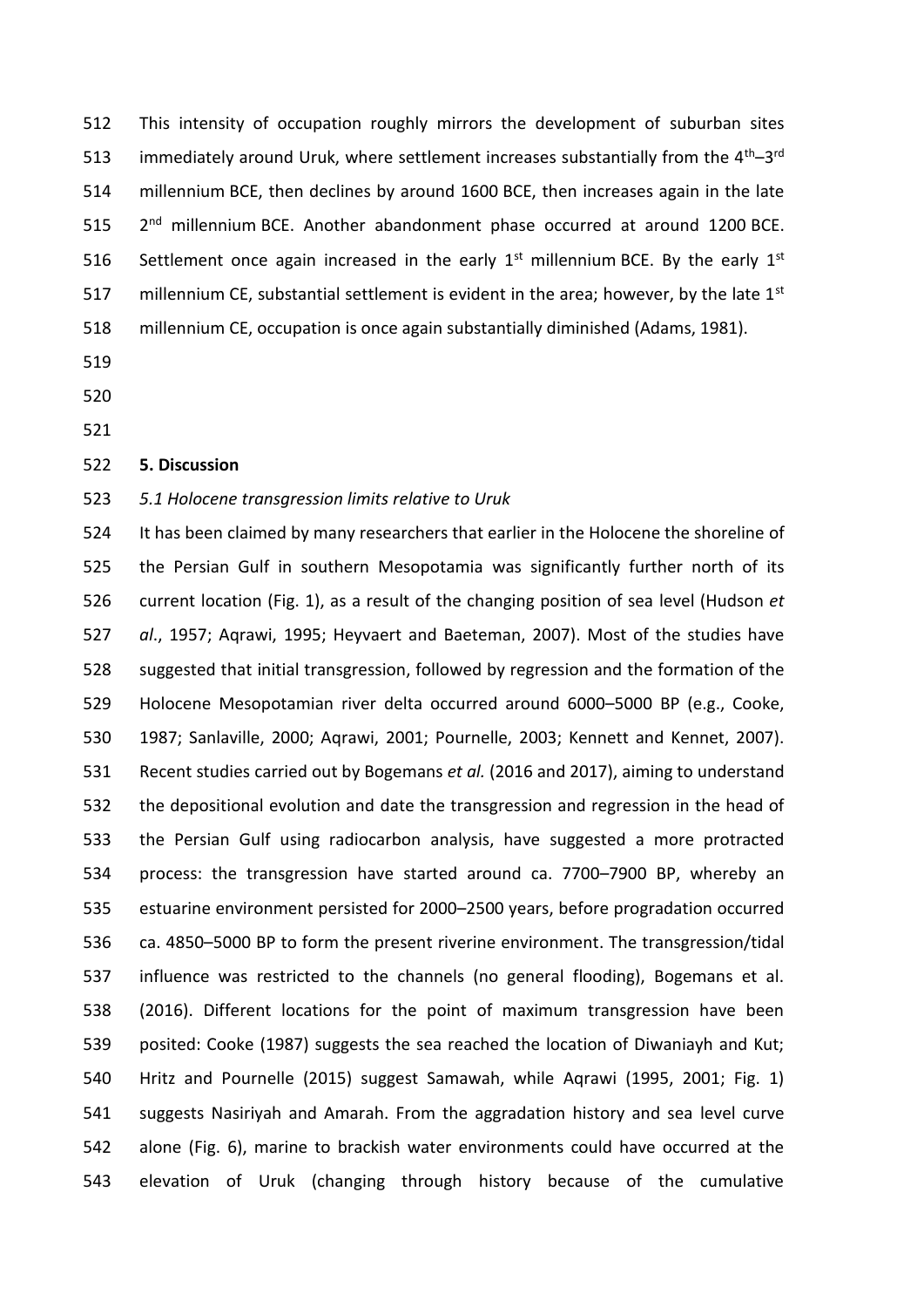sedimentation) between 8000–5000 BP, since the sea level maxima took place during this period. It is even possible that a fully marine environment could have existed, if a transgression of about 3 m is assumed during the Hypsithermal period (thick dotted line in Fig. 6).

 However, the evidence collected in the present study instead implies a fully freshwater depositional environment at the location of Uruk throughout the Holocene. The frequent occurrence of freshwater molluscs (including *Corbicula fluminea*) and charcoals, together with sedimentary facies from the boreholes, suggest fresh water.

 Furthermore, the presence of both planktonic and benthic freshwater diatoms from the deepest part of borehole M38 suggests the existence of deep fresh water in this location from the early Holocene until around 9500 BP at the level of -4 m from present msl. The lack of freshwater planktonic diatoms in the overlying interval suggests that the deep lake had disappeared and changed to a running water environment by around 9000 BP (at -3.5 m present msl). Between 8500 and 7000 BP, the limited occurrence of benthic diatoms implies fast sedimentation and/or low concentration of silica in the running water. Overall, therefore, our data obtained from borehole M38 indicate that a riverine environment continued throughout the Holocene, and there is no evidence for tidal influence or for penetration of marine water in the region of Uruk.

- 
- 

# *5.2 Shifting channel patterns: natural and human impact*

 Through time the channel patterns on the Mesopotamian floodplain have changed significantly. In some cases, shifts have been driven by a variety of interconnected natural drivers, while in many other instances the channels have been modified directly or indirectly by human action.

574 Initially, the anastomosing channels observed from the early  $4<sup>th</sup>$  millennium BCE are likely the result of a combination of several factors: a) rapid base-level rise due to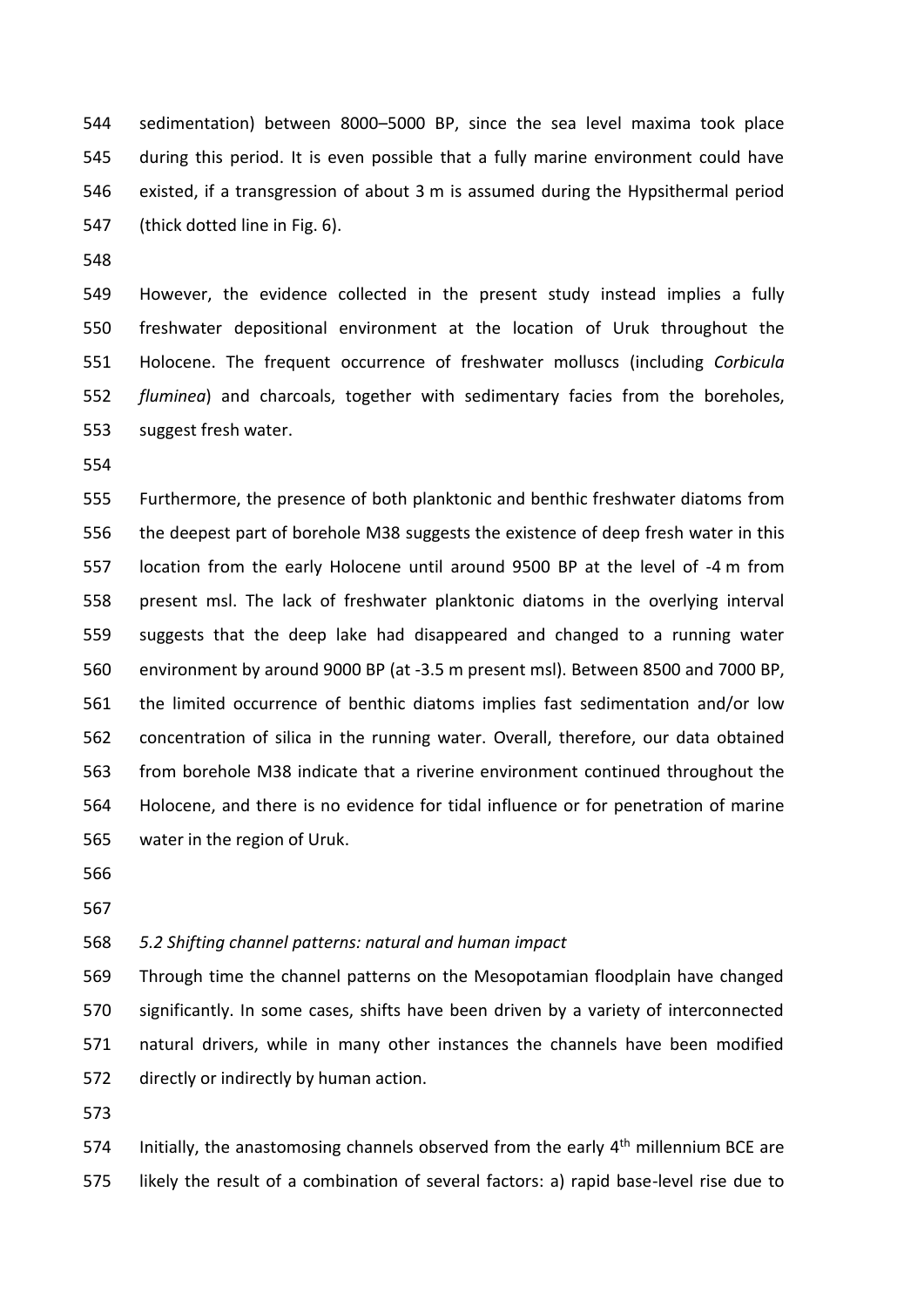relatively faster rates of sea level rise; b) higher than present rates of sediment supply as a result of greater precipitation in the headwaters (Wick *et al*., 2003); c) the existence of a cohesive floodplain rich in fines. A combination of high sediment supply and faster base-level rise results in high rates of in-channel aggradation (and the sedimentary fluvial record demonstrates this), while cohesive fines inhibit lateral river mobility. Together, this tends to produce an anastomosing pattern of river distributaries (Jerolmack, 2009; Jerolmack and Mohrig, 2007; Pennington *et al*., 2016), and an associated dynamic landscape comprising narrow levees, extensive flood basins and frequent crevassing and avulsion. These landscapes were probably in existence in the area for a substantial period earlier than the dating information provided by the settlement patterns in the current study (Pennington *et al*., 2016). Borehole M38 shows that fine-grained riverine sediments have been being deposited in the area since at least 7750–7600 BCE; these sediments would have forced low rates of lateral migration and, in tandem with high rates of relative sea level rise, this could have given rise to an anastomosing channel pattern from at least this date.

 Basin irrigation agriculture likely originated from the management of frequent natural crevasse splays within this anastomosing network (Adams, 1981; Morozova, 2005; Wilkinson *et al*., 2015); it was from within this landscape that the world's first city, Uruk, emerged. Following the establishment of this city and its surrounding satellites, there was increased human management of the natural landscape. Dams and barrages were constructed to manage the irrigation system (George, 2009; Jansen, 1980), which, in addition to providing management and diversion of water resources, would have also had the effect of reducing avulsion frequency. There are also situations where people deliberately break channels and flood the surrounding area; the most common reasons for manually breaking levees is to use water as a weapon of war (Chen, 2013) or to irrigate reed farms (Postgate, 1994).

604 Historical texts can also provide further insights into irrigation patterns during the  $3<sup>rd</sup>$  millennium BCE, since references to irrigation systems and projects are found in administrative texts and royal inscriptions from the Early Dynastic Period (2900– 2350 BCE) onwards. Rulers of the early city-states, such as Urnanshe from Lagash,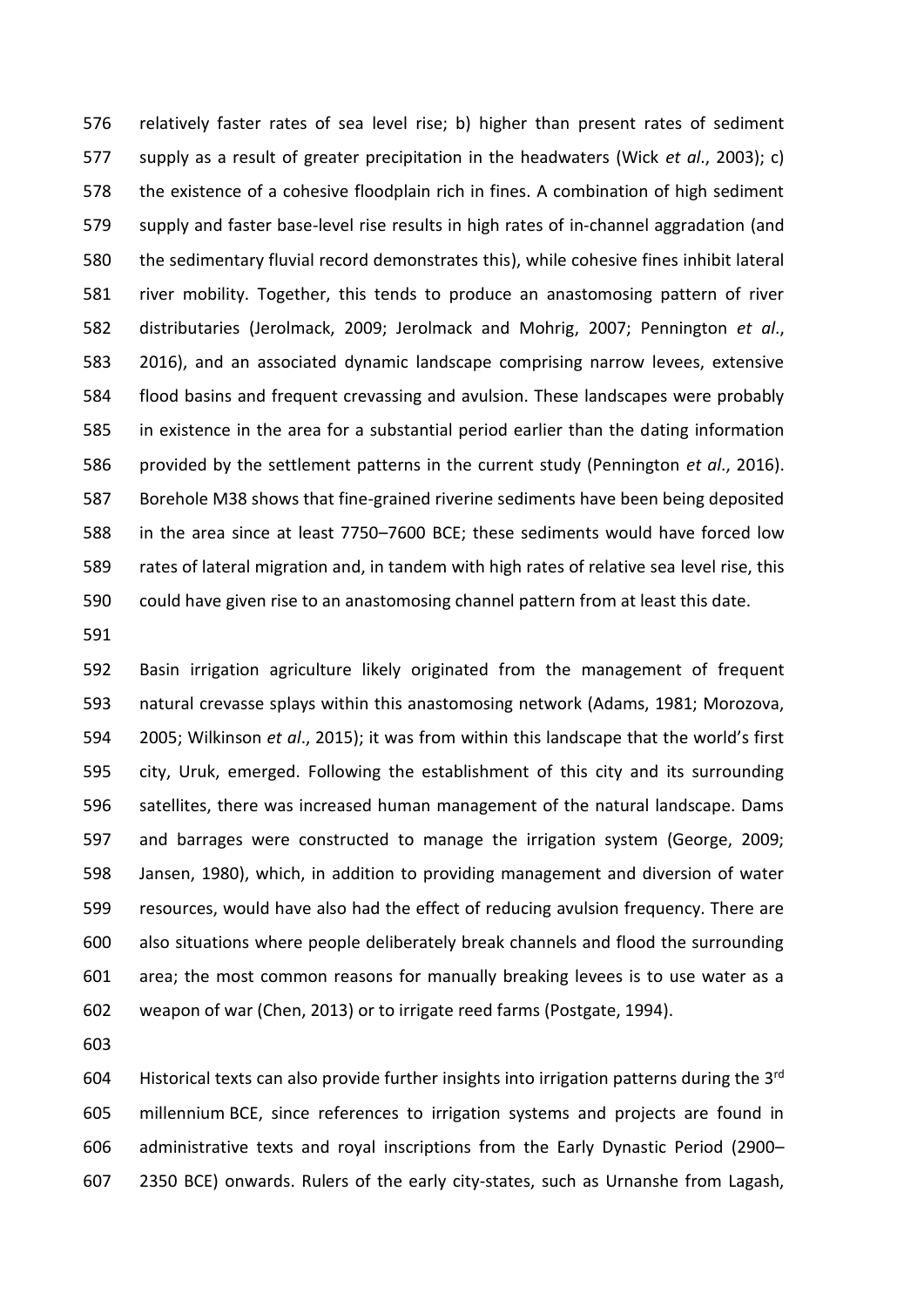note the construction of canals and hydraulic devices in their inscriptions as notable accomplishments. Urnanshe, for example, claims to have built no less than seven primary canals (Schrakamp in press), while Ur-Namma, the founder of the Third Dynasty of Ur, also claims to have constructed seven overland canals (Flückiger- Hawker, 1999; Sallaberger, 1999; Rost, 2015). Unfortunately, none of these inscriptions provides any information on the size of the canals and hydraulic devices, and there has always been considerable debate on the magnitude of these undertakings. However, given the relatively low population density at this time compared to later periods, these projects must have been fairly limited. Considering the new archaeological evidence of an anastomosing river regime, it makes these royal claims of constructing a large number of canals much more plausible, as it most likely entailed modifying an existing web of anastomosing river channels, a simpler task than digging a multitude of new canals. The cuneiform record suggests that the irrigation system remained fairly simple, with short primary canals arranged in a 622 herringbone pattern, until the  $2<sup>nd</sup>$  millennium BCE. Changing river systems and the silting up of major water arteries led to greater intervention from local rulers, such as Hammurabi (1792–1750 BC), to redirect water flow to major urban centres (Rost, 2017).

627 The major reorganization of settlement patterns around the late  $1<sup>st</sup>$  millennium BCE appears contemporaneous with a shift in channel pattern from an anastomosing system to a network with fewer (larger) channels in the area (the shift from A to B in Fig. 6). This shift in channel pattern could potentially be the later, downstream expression of a natural change that seemed to occur across much of the Mesopotamian floodplains around 2000 BCE (Adams and Nissen, 1972; Pennington *et al*., 2016; Verhoeven, 1998), related to a natural decrease in aggradation rates. However, in this area the shift is much more likely to be a result of changing patterns of human management of the channel networks. Several new, long channels were initiated at this time (including the main channel in the area – see above) along with new dams and barrages (Jotheri *et al*., 2016; Wilkinson *et al*., 2015; Rost, 2015), resulting in a reorganization of channel patterns. This shift towards increased intensity of land management may be related to a significant development in digging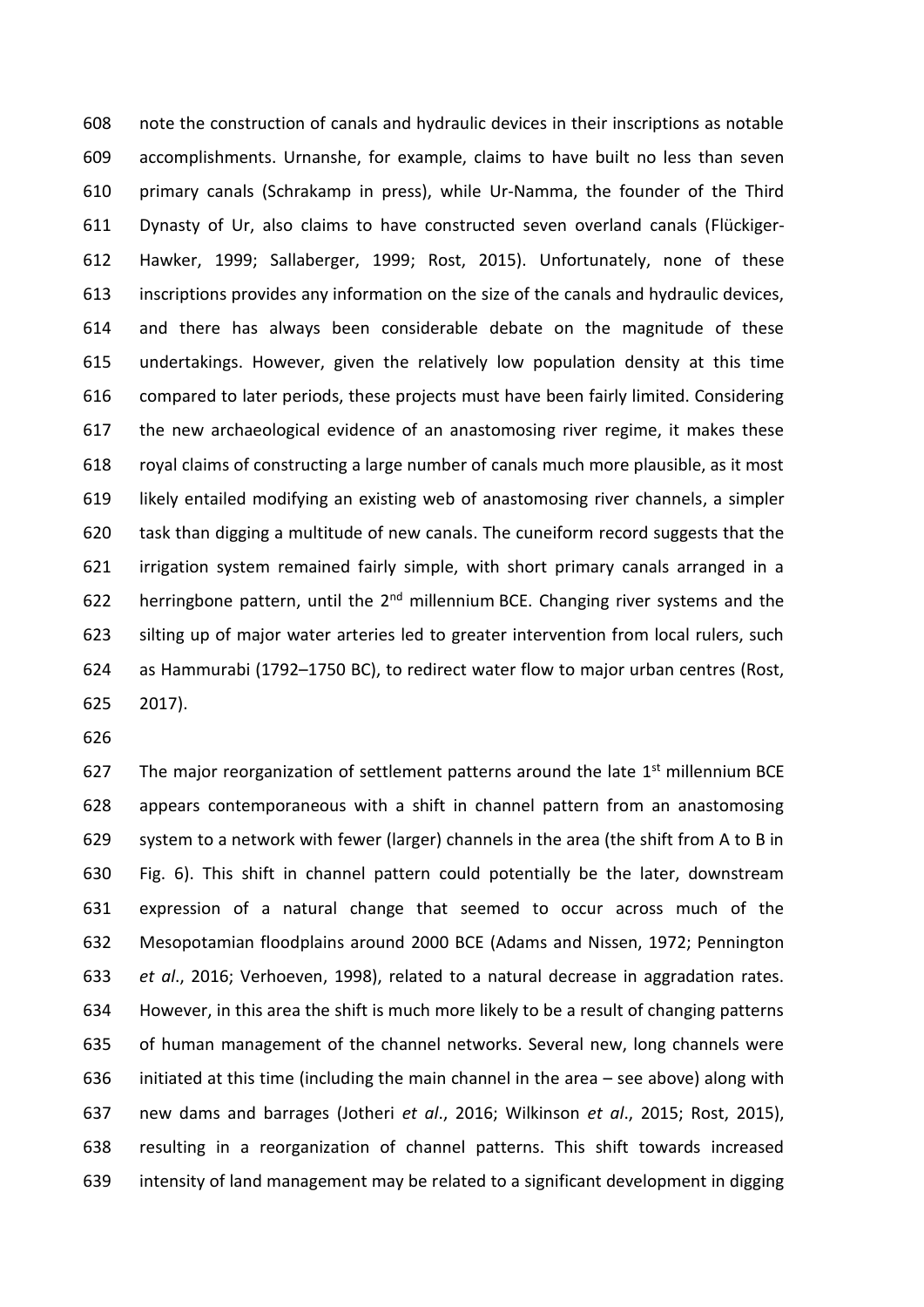technology (whether developed inside southern Mesopotamia or imported from elsewhere) or a desperate need to increase cultivatable land as a result of population increase.

 The next shift in channel pattern (B to C in Fig. 6) probably came about as a result of decreased human investment in the channel network following the Mongol invasion. Regular channel maintenance prior to this time involved the removal of vegetation and sediment to ensure water flow and navigability, and the subsequent dumping of such excavated material on the channel margins. This continual redistribution of sediment would have acted to inhibit river migration, and reduce natural channel 650 formation by avulsion. Following the Mongol invasion in the  $13<sup>th</sup>$ century CE, such investment in channel maintenance was reduced; there was also a failure of barrages and dams (Susa, 1948). This would have resulted in the reversion of the river network to a more 'natural' character, with natural avulsions creating a mosaic of new channels in the area. Finally, the shift to a single-thread meandering pattern (C to D in Fig. 6) came about solely as a result of human management of the landscape, as described in Section 4.4.4.

 This study has also shown that channel criteria (such as patterns, duration of running, flooding, aggradation and time of abandonment) can be directly or indirectly affected by human activities present since the mid Holocene in the southern Mesopotamian floodplain. It should also be stressed that the degree and effect of this intervention varies from one period to another and from one place to another. Although the present study has discussed the issue of human activity on fluvial features and geomorphology in the Uruk area, other parts of the Mesopotamian floodplain have also likely been affected. In the present study, the dating of channels using the periods of the associated settlement sites alongside with radiocarbon dating can give a good age estimation of channel changes through time.

## *5.4 River and marsh alternation*

 The main process of floodplain construction in Mesopotamia is avulsion, a natural river process whereby an established river channel diverts to a new course on the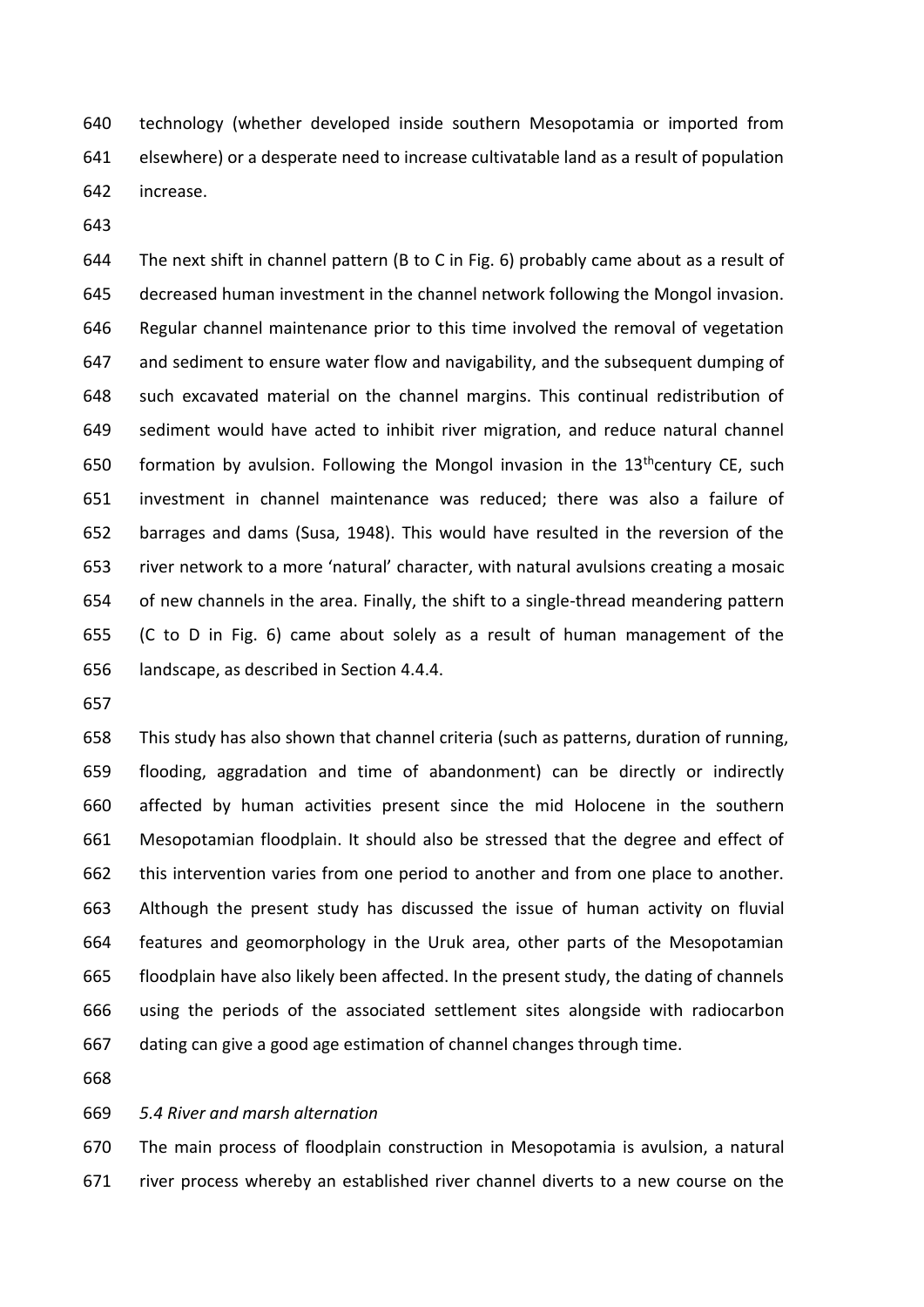adjacent floodplain (Slingerland and Smith, 2004). Several studies carried out in the Mesopotamian floodplain have proven that avulsions were a common and frequent process during the Holocene (e.g., Morozova, 2005; Heyvaert and Baeteman, 2007; Jotheri *et al.*, 2016), while regular modern-day avulsions have necessitated the construction of several barrages and regular river cleaning (IMWR, 2005). Consequently, avulsion belt deposition should reflect the avulsion process (Slingerland and Smith, 2004), in that the stratigraphic succession of the ancient channel should give an indication of the scenario and history of deposition. In the present study, the clear alternation between marsh and channel environments observed in the sediments suggests that the rivers were subject to frequent avulsions in this area, and thus the floodplain was likely aggrading quickly.

## **6. Conclusions**

 Several conclusions about the region of Uruk can be suggested as a result of carrying out the present study. The main conclusion is that the region had been under a riverine environment since the early Holocene, which continued throughout the Holocene, and that there was no tidal influence or invasion of the Persian Gulf in the region. Therefore, geomorphological features in the present study have mainly been created by channel processes, including the formation of levees, floodplains, crevasse splays and marshes.

 Another conclusion is that the sedimentation rate was unstable – faster in the Early Holocene and slower in the late Holocene – as a result of increasing aridity during that time. Therefore, the people of the region constructed more canals to cope with climate change.

 In terms of channel patterns in the region, it can be concluded that they underwent significant changes during the Holocene. In the Early to middle Holocene, changes were driven by a variety of interconnected natural drivers, while from the middle to late Holocene, human actions were directly or indirectly behind the changes.

 In relation to channel avulsions in the region, it also can be concluded that the repeated avulsions led to an alternation between marsh and river environments in the area. As a result of this, this area has relatively more aggradation than the south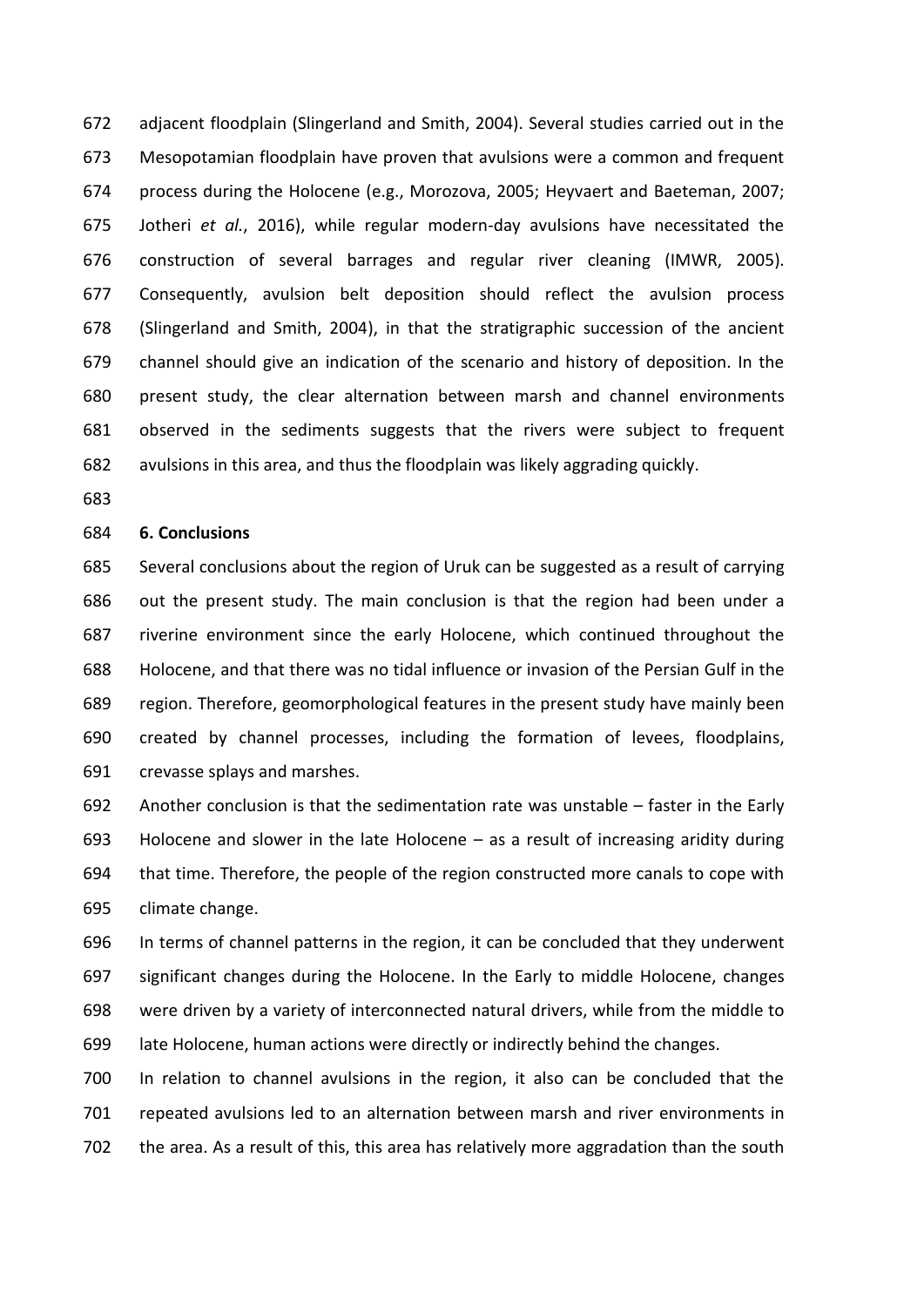- (Nasiriyah–Amara line) which prevented the Persian Gulf from invading the region
- during the Holocene transgression.
- 
- 
- 

# **Acknowledgments**

 We would like to acknowledge JSPS KAKEN Grant Number JP26283012. We would like to thank the two anonymous reviewers and the editors for very helpful suggestions, comments and questions that have led to improve this work.

- 
- **References**
- Adams, R.M., Nissen, H.,1972. *The Uruk Countryside: The natural setting of urban societies*. University of Chicago Press, Chicago.
- Adams, R.M.,1981. *Heartland of Cities: Surveys of Ancient Settlement and Land Use*
- *on the Central Floodplain of the Euphrates*. University of Chicago Press, Chicago.

Aqrawi, A.A.M., 1995. Correction of Holocene sedimentation rates for mechanical

compaction: The Tigris Euphrates Delta, Lower Mesopotamia. *Marine and Petroleum*,

12(4), 409–416, [https://dx.doi.org/10.1016/02648-1729\(59\)69034-](https://dx.doi.org/10.1016/02648-1729(59)69034-) .

Aqrawi, A.A.M.,2001. Stratigraphic signatures of climate change during the Holocene

evolution of the Tigris–Euphrates delta, lower Mesopotamia. *Global Planet Change*,

- 28(1–4), 267–283, [https://dx.doi.org/10.1016/S0921-8181\(00\)00078-3](https://dx.doi.org/10.1016/S0921-8181(00)00078-3) .
- Baltzer, F., Purser, B.H., 1990. Modern alluvial fan and deltaic sedimentation in a foreland tectonic setting: the lower Mesopotamian plain and the Arabian Gulf. *Sedimentary Geology*, 67(3), 175–197, [https://dx.doi.org/10.1016/0037-](https://dx.doi.org/10.1016/0037-0738(90)90034-Q) [0738\(90\)90034-Q](https://dx.doi.org/10.1016/0037-0738(90)90034-Q)
- Boehmer, R.M.,1991. Uruk 1980–1990: A progress report. *Antiquity*, 65(248), 465– 478,<https://doi.org/10.1017/S0003598X00080078>.
- Bogemans, F., Boudin, M., Janssens, R., Baeteman, C., 2016. New data on the sedimentary processes and timing of the initial inundation of Lower Khuzestan (SW Iran) by the Persian Gulf. *The Holocene*, 27(4), 613–620.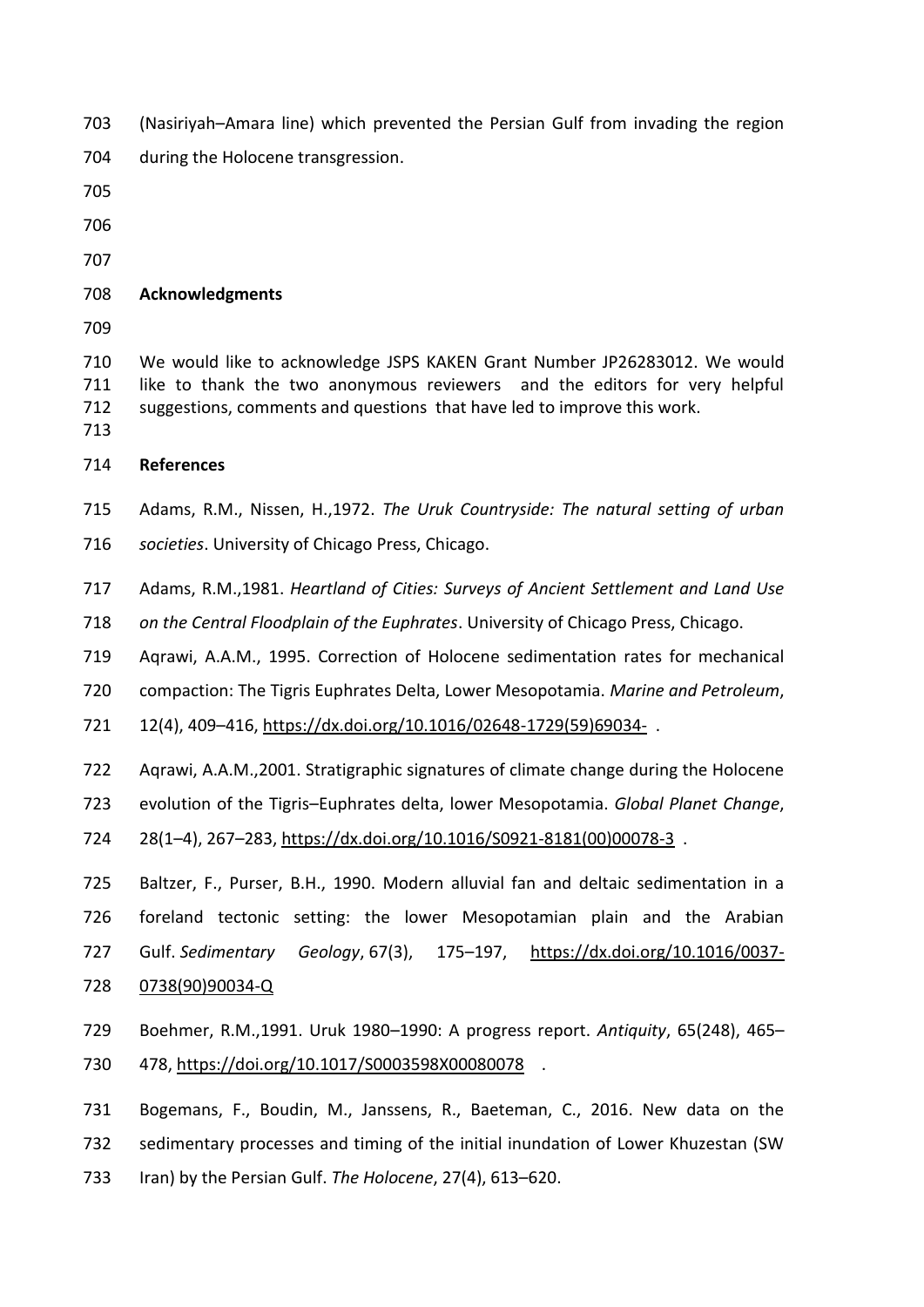- Bogemans, F., Janssens, R., Baeteman, C.,2017. Depositional evolution of the Lower Khuzestan plain (SW Iran) since the end of the Late Pleistocene. *Quaternary Science Reviews*, 171, 154–165.
- Bozkurt, D., Sen, O.L., 2011. Precipitation in the Anatolian Peninsula: sensitivity to increased SSTs in the surrounding seas. *Climate dynamics*, 36(3–4), 711–726, <https://doi.org/10.1007/s00382-009-0651-3>
- Bristow, C. S., Skelly, R. L., Ethridge, F. G., 1999. Crevasse splays from the rapidly aggrading, sand-bed, braided Niobrara River, Nebraska: effect of base-level rise. *Sedimentology*, *46*(6), 1029-1048.
- Buringh, P.,1960. *Soils and Soil Conditions in Iraq*. Baghdad, Republic of Iraq: Ministry of Agriculture.
- Chen, F., Lasaponara, R., Masini, N., 2017. An overview of satellite synthetic aperture 746 radar remote sensing in archaeology: from site detection to monitoring. *Journal of Cultural Heritage*, 23, 5–11.
- Chen, Y.S., 2013. *The Primeval Flood Catastrophe. Origins and Early Development in Mesopotamian Tradition*. Oxford University Press, Oxford.
- Chenoweth, J., Hadjinicolaou, P., Bruggeman, A., Lelieveld, J., Levin, Z., Lange, M.A.,
- Xoplaki, E., Hadjikakou, M., 2011. Impact of climate change on the water resources
- of the eastern Mediterranean and Middle East region: modeled 21st century changes
- and implications. *Water Recourse Research*, 47, W06506, <https://doi.org/10.1029/2010WR010269>
- Cooke, G. A., 1987. Reconstruction of the Holocene coastline of Mesopotamia. *Geoarchaeology*, *2*(1), 15-28.
- Crüsemann, N., 2015. *Uruk. The First City of the Ancient World*. Getty Trust Publications, Los Angeles, CA.
- Ertsen, M.W., 2016. 'Friendship is a slow ripening fruit': an agency perspective on water, values and infrastructure. *World Archaeology*, *48*(4), pp.500-516.
- Finkbeiner, U., Becker, A., 1991. *Uruk, Kampagne 35–37, 1982–1984: Text (Vol. 1).* P. von Zabern.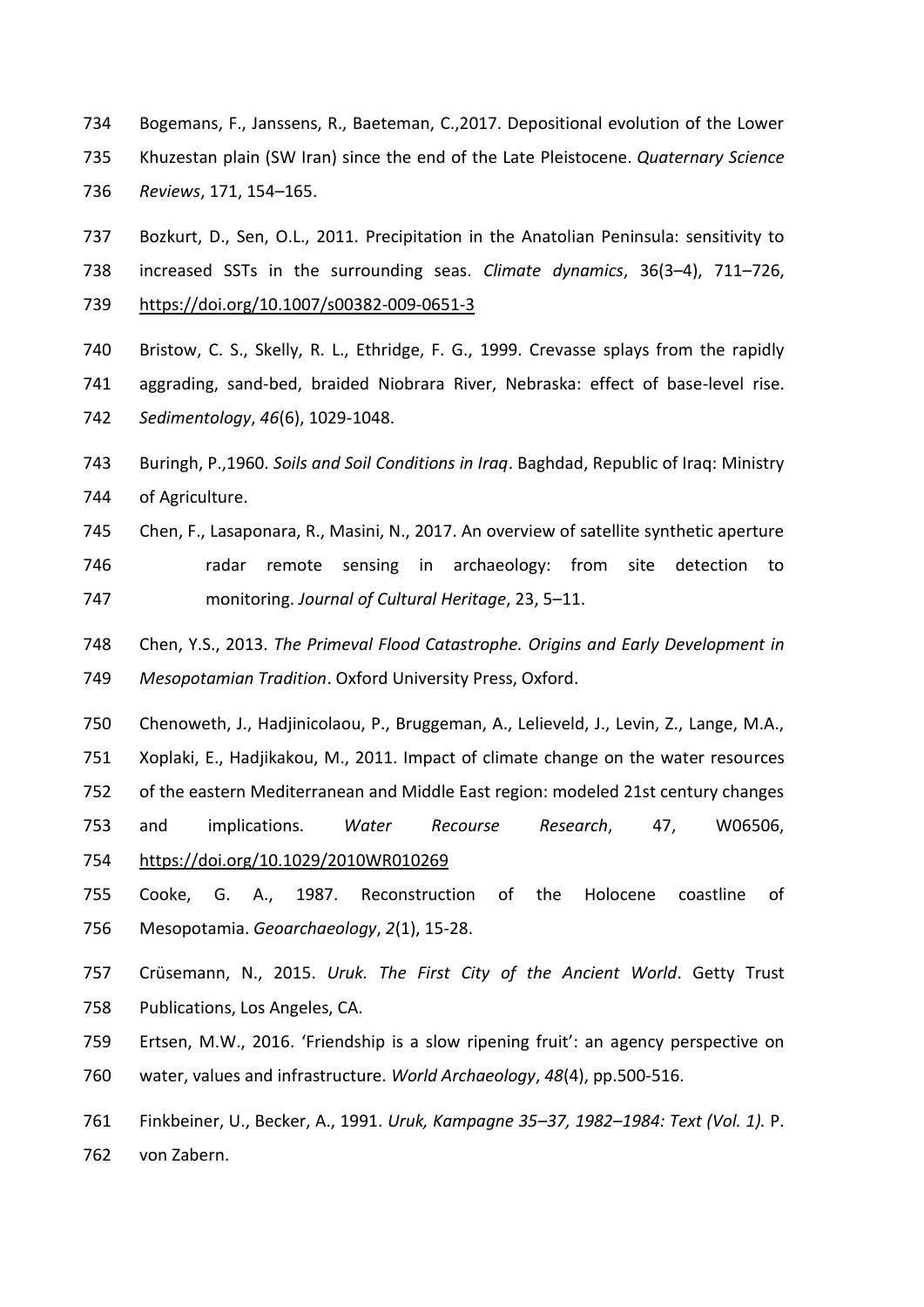- Flückiger-Hawker, E.,1999. *Urnamma of Ur in Sumerian Literary Tradition*. Freiburg, University Fribourg, Switzerland; Göttingen: University Press/Vandenhoeck & Ruprecht.
- Garzanti, E., Al-Juboury, A. I., Zoleikhaei, Y., Vermeesch, P., Jotheri, J., Akkoca, D.B., Obaid, A.K., Allen, M.B., Andó, S., Limonta, M., Padoan, M., 2016. The Euphrates- Tigris-Karun river system: Provenance, recycling and dispersal of quartz-poor foreland-basin sediments in arid climate. *Earth-Science Reviews*, 162, 107–128.
- George, A.R., 2009. *Babylonian literary texts in the Schøyen collection.* CDL Press, Bethesda, MD.
- Gibson, M.G., 1972. The archaeological uses of cuneiform documents: Patterns of occupation at the city of Kish. *Iraq*, 34(2), 113–123, <https://doi.org/10.2307/4199939>.
- Heyvaert, V.M.A. and Baeteman, C., 2007. Holocene sedimentary evolution and palaeocoastlines of the Lower Khuzestan plain (southwest Iran). *Marine Geology*, 242(1–3), 83–108, [http://dx.doi.org/10.1016/j.margeo.2007.01.008.](http://dx.doi.org/10.1016/j.margeo.2007.01.008)
- Heyvaert, V.M.A., Baeteman, C., 2008. A middle to Late Holocene avulsion history of the Euphrates River: a case study from Tell Ed-Der, Iraq, Lower Mesopotamia. *Quaternary Science Reviews*, 2, 2401–2410.
- Hritz, C., Pournelle, J.R., 2015. Feeding History: Deltaic Resilience, Inherited Practice, and Millennial-Scale Sustainability in an Urbanized Landscape. In Thomas Foster, H., Goldstein, D.J. and Paciulli, L.M. (eds) *The Future in the Past: Historical Ecology Applied to Environmental Issues*, University of South Carolina Press, Columbia, SC. Hritz, C., Wilkinson, T.J., 2006. Using Shuttle Radar Topography to map ancient water
- channels in Mesopotamia. *Antiquity,* 80(308), 415–424, <https://doi.org/10.1017/S0003598X00093728> .
- Hritz, C., 2010. Tracing settlement patterns and channel systems in southern Mesopotamia using remote sensing. *Journal of Field Archaeology*, 35(2), 184–203, [https://dx.doi.org/10.1179/009346910X12707321520477 .](https://dx.doi.org/10.1179/009346910X12707321520477)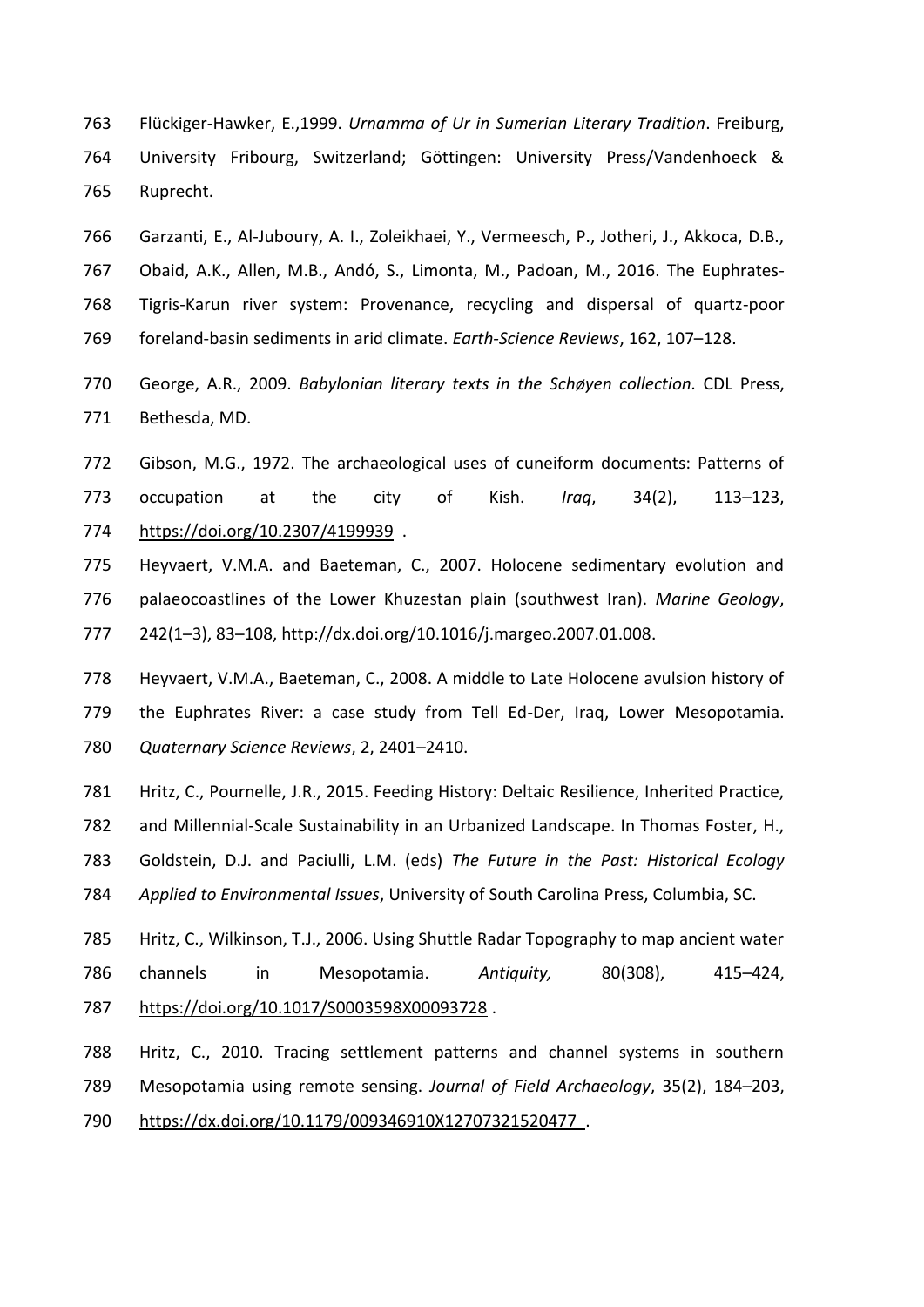- Hu, N., Li, X., Luo, L., Zhang, L., 2017. Ancient Irrigation Canals Mapped from Corona Imageries and Their Implications in Juyan Oasis along the Silk Road. *Sustainability*, 9(7), 1283.
- Hudson, R.G.S., Eames, F.E., Wilkins, G.L., 1957. The fauna of some recent marine deposits near Basrah. *Iraqi Geological Magazine*, 94(5), 393–401, <https://doi.org/10.1017/S0016756800069429> .
- Husain, F.H., 2014. In the Bellies of the Marshes: Water and Power in the Countryside of Ottoman Baghdad. *Environmental History*, 19(4), 638–664, [https://doi.org/10.1093/envhis/emu067.](https://doi.org/10.1093/envhis/emu067)
- Husain, F.H., 2016. Changes in the Euphrates River: Ecology and Politics in a Rural
- Ottoman Periphery, 1687–1702. *Journal of Interdisciplinary History*, 47(1), 1–25,
- [https://doi.org/10.1162/JINH\\_a\\_00939.](https://doi.org/10.1162/JINH_a_00939)
- Ibn-Alatheer, M., 2003. *Al-Kamil Fe Al-Tareekh*.Dar Al-Kutub Al-Elmiya, Beirut, Lebanon. 520pp. (In Arabic).
- Ibn-Alfuwati, A., 1938. *Al-Hawadith Al-Jamiayhwa Al-Tajarib Al-Nafiah*. Baghdad, Iraq. 350pp. (In Arabic).
- Ibn-Aljozi, A., 1992. *Al-MuntadhamfeTareekh Al-Mulookwa Al-Umum*. Dar Al-Kutub Al-Elmiya, Beirut, Lebanon. 320pp. (In Arabic).
- IMWR, 2005. *Annual hydrological measurements of river in Iraq*. Internal report, the
- Iraqi Ministry of Water Resources, The Ministerial library, Baghdad, 150pp. (In Arabic).
- Jansen, R.B., 1980. Dams from the beginning. *Dams and Public Safety,* 1, 1–57. US Department of the Interior, Bureau of Reclamation, Washington DC.
- Jerolmack, D.J., Mohrig, D., 2007. Conditions for branching in depositional rivers.
- *Geology,* 35(5), 463–466,<https://doi.org/10.1130/G23308A.1>
- Jerolmack, D.J., 2009. Conceptual framework for assessing the response of delta
- channel networks to Holocene sea level rise. *Quaternary Science Reviews*, 28(17),
- 1786–1800,<https://dx.doi.org/10.1016/j.quascirev.2009.02.015>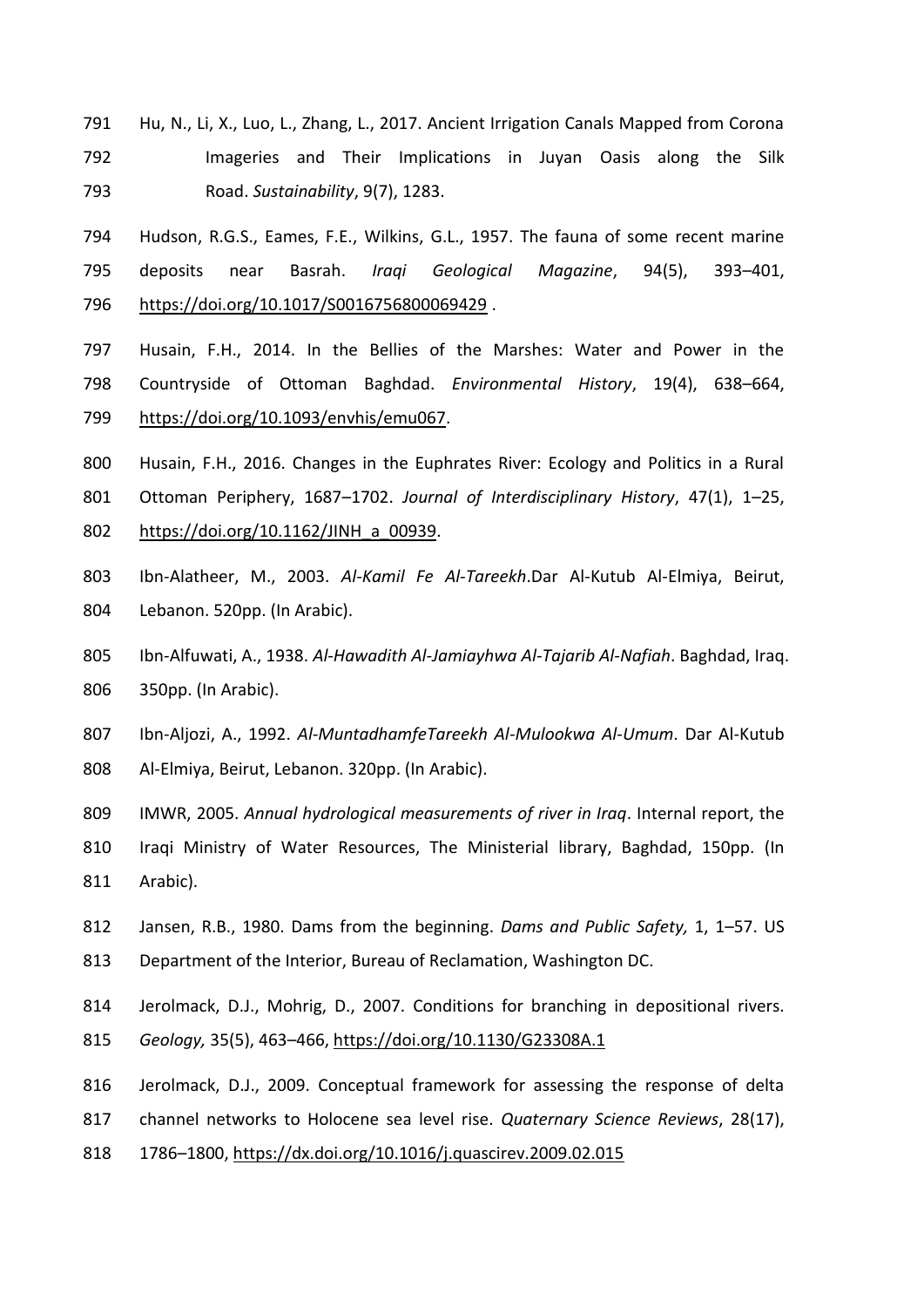Jones, C., Sultan, M., Yan, E., Milewski, A., Hussein, M., Al-Dousari, A. and Becker, R., 820 2008. Hydrologic impacts of engineering projects on the Tigris–Euphrates system and its marshlands. *Journal of Hydrology*, 353(1–2), 59–75, <https://dx.doi.org/10.1016/j.jhydrol.2008.01.029>

 Jotheri, J., Allen, M.B., (in press). Recognition of ancient channels and archaeological sites in the Mesopotamian floodplain using satellite imagery and digital topography.In D. Lawrence, M. Altaweel, & G. Philip (Eds.), Studies in honouring Tony J. Wilkinson, New agenda in remote sensing and landscape archaeology in the Near East: Studies in Honor of T.J. Wilkinson. Chicago, Illinois: The Oriental Institute of the University of Chicago.

 Jotheri, J., Allen, M.B., Wilkinson, T.J., 2016. Holocene avulsions of the Euphrates River in the Najaf area of western Mesopotamia: impacts on human settlement patterns. *Geoarchaeology*, 31(3), 175–193.<https://doi.org/10.1002/gea.21548> .

 Kennett D.J., Kennett J.P., 2007. Influence of Holocene marine transgression and climate change on cultural evolution in southern Mesopotamia. In: Anderson DG, Maasch KA and Sandweiss DH (eds) *Climate Change and Cultural Dynamics: A Global* 

*Perspective on mid-Holocene Transitions*. Amsterdam: Elsevier, pp. 229–263.

Mohrig, D., Heller, P.L., Paola, C., Lyons, W.J., 2000. Interpreting avulsion process

from ancient alluvial sequences; Guadalope-Matarranya system (northern Spain) and

Wasatch Formation (western Colorado). *Geological Society of America Bulletin*, 112,

1787-1803. DOI: [10.1130/0016-7606\(2000\)112<1787:IAPFAA>2.0.CO;2](http://dx.doi.org/10.1130/0016-7606(2000)112%3c1787:IAPFAA%3e2.0.CO;2)

 Morozova, G.S., 2005. A review of Holocene avulsions of the Tigris and Euphrates rivers and possible effects on the evolution of civilisations in Lower Mesopotamia. *Geoarchaeology* 20(4), 401–423,<https://doi.org/10.1002/gea.20057> .

 Ooghe, B., 2007. *Off the beaten track: travellers, maps and the landscapes of Ottoman Mesopotamia*. Unpublished PhD thesis, Ghent University, Ghent, Belgium.

 Peakall, J., Ashworth, P.J., Best, J.L., 2007. Meander-bend evolution, alluvial architecture, and the role of cohesion in sinuous river channels: a flume study. *Journal of Sedimentary Research*, 77(3), 197–212, [https://dx.doi.org/10.2110/jsr.2007.017.](https://dx.doi.org/10.2110/jsr.2007.017)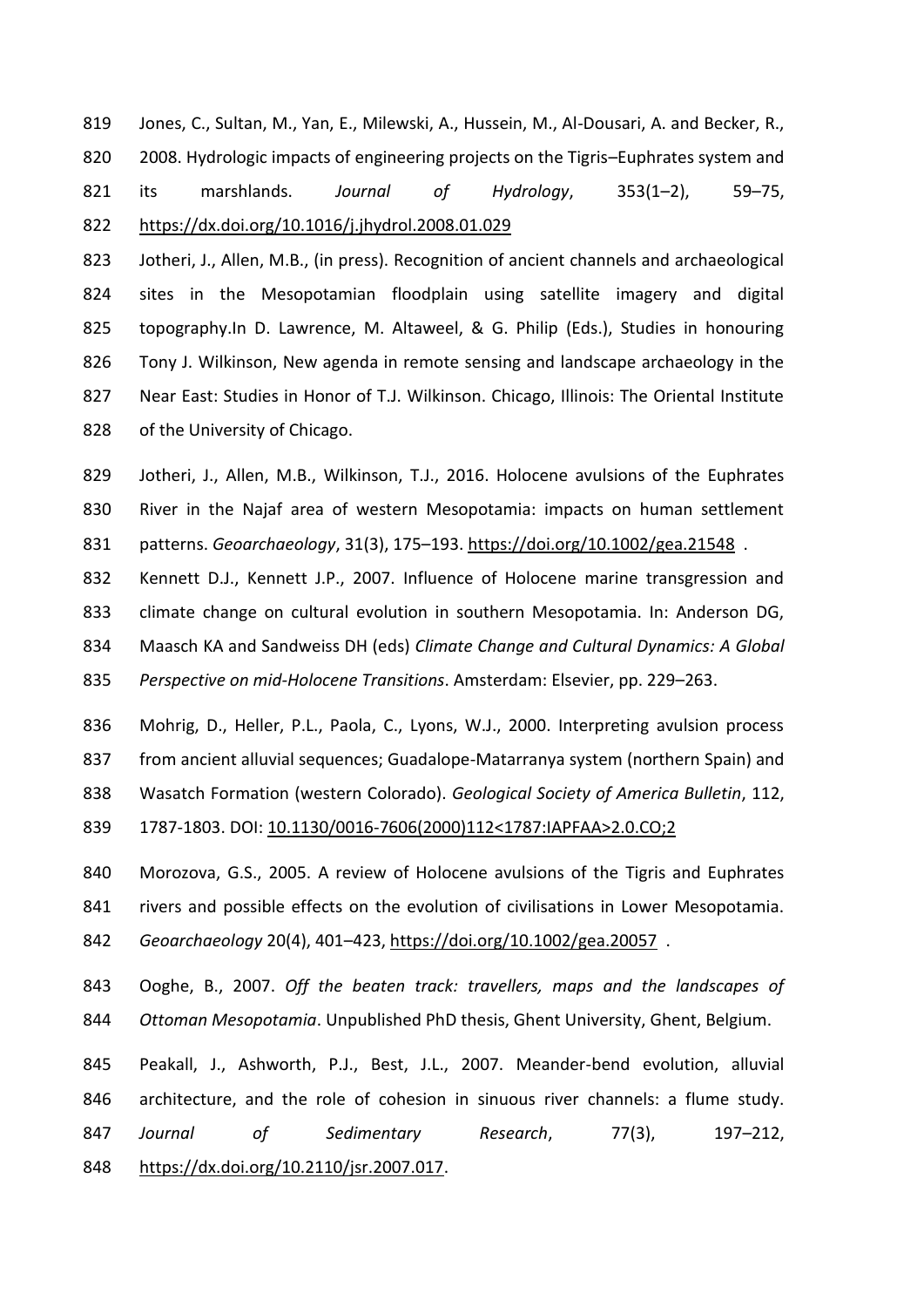- Oxford Radiocarbon Accelerator Unit. 2017. [https://c14.arch.ox.ac.uk/.](https://c14.arch.ox.ac.uk/)
- Pennington, B.T., Bunbury, J.M., Hovius, N., 2016. Emergence of civilisation, changes
- 851 in fluvio-deltaic styles and nutrient redistribution forced by Holocene sea-level rise.
- *Geoarchaeology* 31(3), 194–210,<https://doi.org/10.1002/gea.21539>.
- Philip G., Donoghue D., Beck A., Galiatsatos, N., 2002. CORONA satellite photography:
- an archaeological application from the Middle East. *Antiquity*, 76(291), 109–118, <https://doi.org/10.1017/S0003598X00089869>
- Philip, G.A., 1968. Mineralogy of recent sediments of Tigris and Euphrates rivers and
- some of the older detrital deposits. *Journal of Sedimentary Research*, 38(1) 35–44,
- <https://dx.doi.org/10.1306/74D718C0-2B21-11D7-8648000102C1865D> .
- Philippsen, B., 2013. The freshwater reservoir effect in radiocarbon dating. *Heritage Science*, 1(24),<https://doi.org/10.1186/2050-7445-1-24>
- Pirasteh, S., Woodbridge K., Rizvi, S.M.A., 2009. Geo-information technology (GiT)
- and tectonic signatures: the River Karun and Dez, Zagros Orogen in south-west Iran.
- *International Journal of Remote Sensing*, 30(2), 389–403,
- <https://dx.doi.org/10.1080/01431160802345693>
- Postgate, J.N., 1994. *Early Mesopotamia: Society and economy at the dawn of History*. Routledge, London and New York.
- Pournelle, J.R., 2003. *Marshland of cities: deltaic landscapes and the evolution of early Mesopotamian civilizatio*n. Unpublished Ph.D. thesis, Department of Anthropology, University of California, San Diego, CA.
- Rost, S., 2015. *Watercourse Management and Political Centralization in Third- Millennium B.C. Southern Mesopotamia: A Case Study of the Umma Province of the Ur III Period (2112–2004 B.C.)*. Unpublished PhD thesis, The State University of New York at Stony Brook.
- Rost, S., 2017. Water management in Mesopotamia from the sixth till the first millennium B.C.: Water management in Mesopotamia. *Wiley Interdisciplinary Reviews: Water*, 4(5), e1230.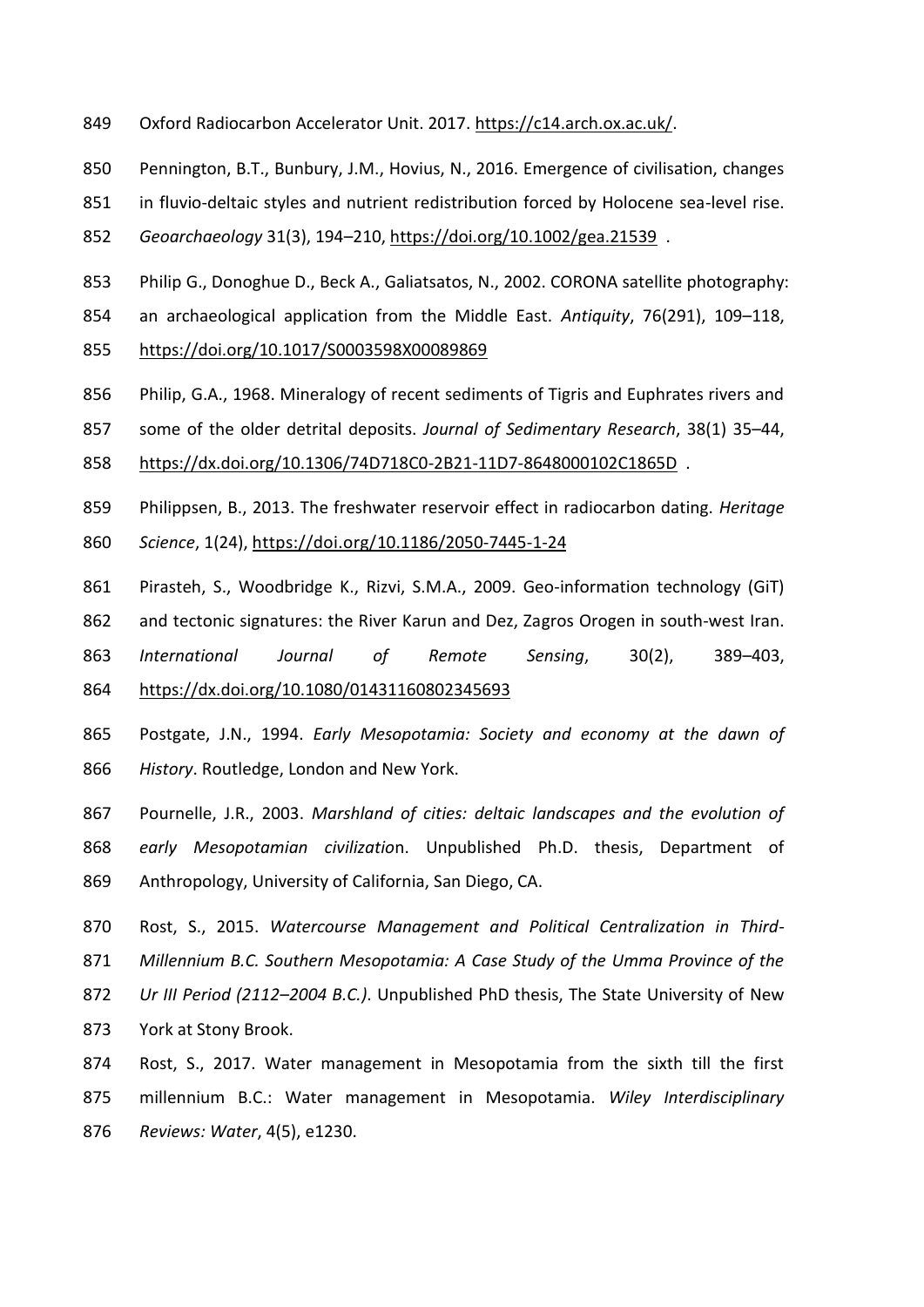Sallaberger, W., 1999. Ur III-Zeit. In: Sallaberger, W. and Westenholz, A. (eds) *Mesopotamien: Annäherungen 3, Akkade-Zeit und Ur III-Zeit. OrbisBiblicusetOrientalis*, Vol. 160/3. Freiburg Schw.; Göttingen: Universitätsverlag;

Vandenhoeck & Ruprecht, 119–390.

- Sanlaville P., 2003. The deltaic complex of the Lower Mesopotamiaplain and its evolution through millennia. In: Nicholson E and Clark P (eds) *The Iraqi Marshlands*. London: Politico's Publishing, pp. 133–150.
- Schrakamp, I. (in press) Water Management in 3rd Millennium Southern Mesopotamia: Cuneiform Evidence from the Early Dynastic IIIb City-State of Lagash
- (24th Century BC). In Berlin, J. (ed.) *Water Management in Ancient Civilizations –*

*Proceedings of the Topoi Water Management Workshop 2016.*

- Slingerland, R., Smith, N.D., 2004. River avulsions and their deposits. *Annual review of earth and planetary sciences*, 32,257–285.
- Susa, A., 1948. *The irrigation system of Samarra during the abased caliphate*. Al-Maarif press. Baghdad, 2.
- Törnqvist, T. E., Rosenheim, B. E., Hu, P., Fernandez, A. B., 2015. Radiocarbon dating
- and calibration. *Handbook of Sea-Level Research, edited by: Shennan, I., Long, AJ,*
- *and Horton, BP*, 349-360.
- Twidale, C.R., 2004. River patterns and their meaning. *Earth-Science Reviews*. 67(2004), 159–218,
- Ur, J., 2013. Spying on the past: Declassified intelligence satellite photographs and near eastern landscapes. *Near Eastern Archaeology*, 76(1), 28–36,
- Verhoeven, K., 1998. Geomorphological research in the Mesopotamian plain. In:
- Gasche, H., Tanret, M. (eds), *Mesopotamian History and Environment 5/1 Changing*
- *Watercourses in Babylonia. Towards a Reconstruction of the Ancient Environment in*
- *Lower Mesopotamia*. University of Ghent, Ghent, 159–240.
- Walstra, J., Heyvaert, V.M.A., Verkinderen, P., 2010. Assessing human impact on alluvial fan development: a multidisciplinary case-study from Lower Khuzestan (SW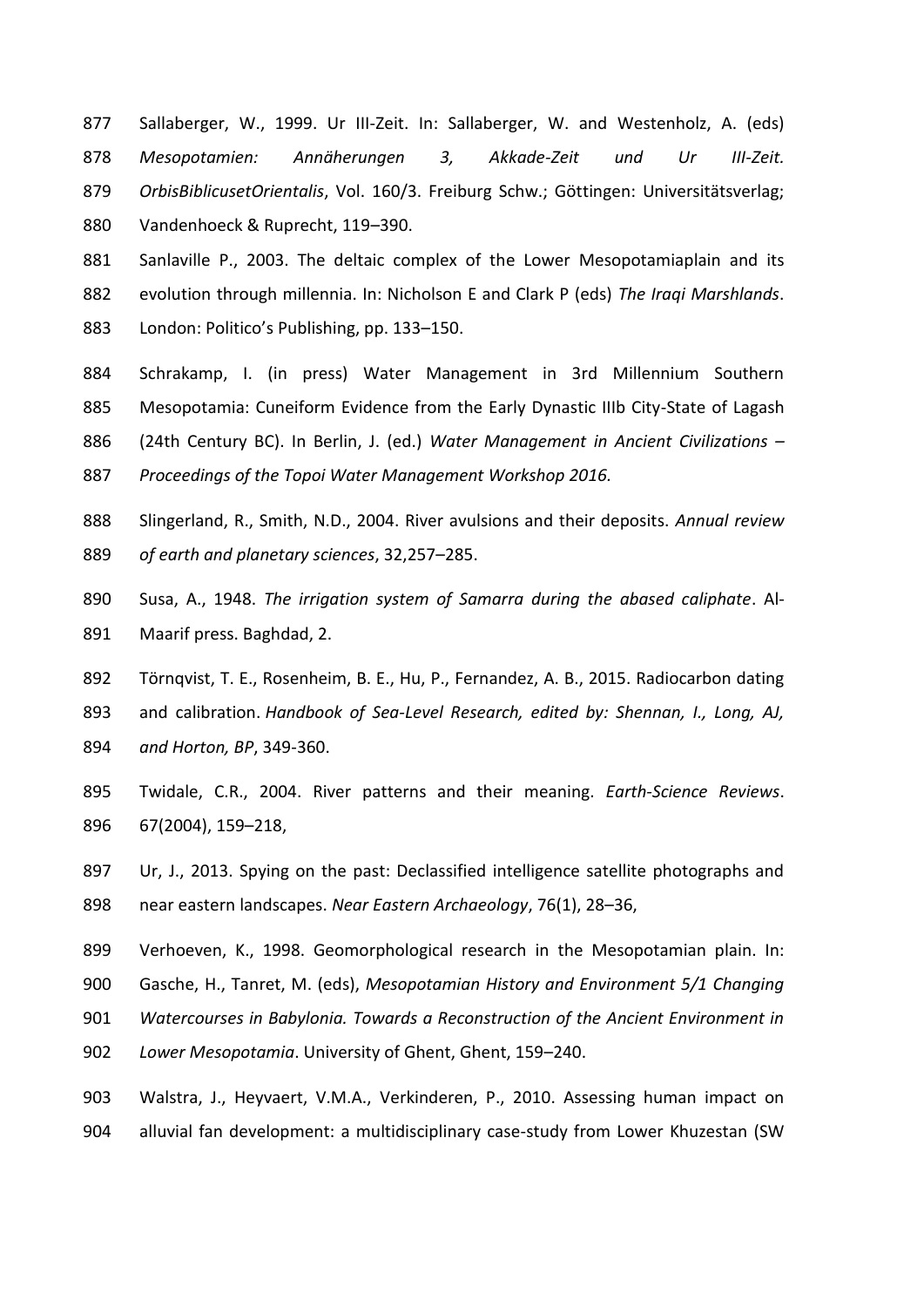- Iran). *Geodinamica Acta,* 23(5–6), 267–285, [https://dx.doi.org/10.3166/ga.23.267-](https://dx.doi.org/10.3166/ga.23.267-285) [285](https://dx.doi.org/10.3166/ga.23.267-285).
- Watanabe, N., Nakamura, S., Liu, B., Wang, N., 2017. Utilization of Structure from Motion for processing CORONA satellite images: Application to mapping and interpretation of archaeological features in Liangzhu Culture, China. *Archaeological Research in Asia*. 11, 38-50 https://doi.org/j.ara.2017.06.001
- Wick, L., Lemcke, G., Sturm, M., 2003. Evidence of late glacial and Holocene climate change and human impact in eastern Anatolia: high-resolution pollen, charcoal,
- isotopic and geochemical records from the laminated sediments of Lake Van, Turkey.
- *The Holocene,* 13(5), 665–675[, https://doi.org/10.1191/0959683603hl653rp](https://doi.org/10.1191/0959683603hl653rp) .
- Willcocks, W., 1912. The garden of Eden and its restoration. *Geographical Journal*, 40(5), 145-148.
- Wilkinson, T.J, Rayne, L., Jotheri, J., 2015. Hydraulic landscapes in Mesopotamia: the
- role of human niche construction. *Water History*, 7(4), 397–418, [https://doi.org/10.1007/s12685-015-0127-9](https://doi.org/10.1007/s12685-015-0127-9%20Accessed%206%20September%202017) .
- Wilkinson, T.J. (2003). *Archaeological Landscapes of the Near East*. The University of Arizona Press, Tucson, AZ.
- Yacoub, S., 2011. Stratigraphy of the Mesopotamia plain. *Iraqi Bulletin of Geology*
- *and Mining*, Special issue, 4, 47–82, [https://iasj.net/iasj?func=fulltext&aId=61737.](https://iasj.net/iasj?func=fulltext&aId=61737)
- Zhou, A., He, Y., Wu, D., Zhang, X., Zhang, C., Yu, J., 2015. Changes in the Radiocarbon Reservoir Age in Lake Xingyun, Southwestern China during the Holocene. *PLoS ONE*, 10, 3.
- Table 1: Results of the radiocarbon dating for samples from the study area.
- Table 2: Planktonic diatom in samples from borehole number M38.
- 
- Figure 1: Location map showing the Uruk region within the floodplain of the Tigris
- and Euphrates of Southern Mesopotamia.
-